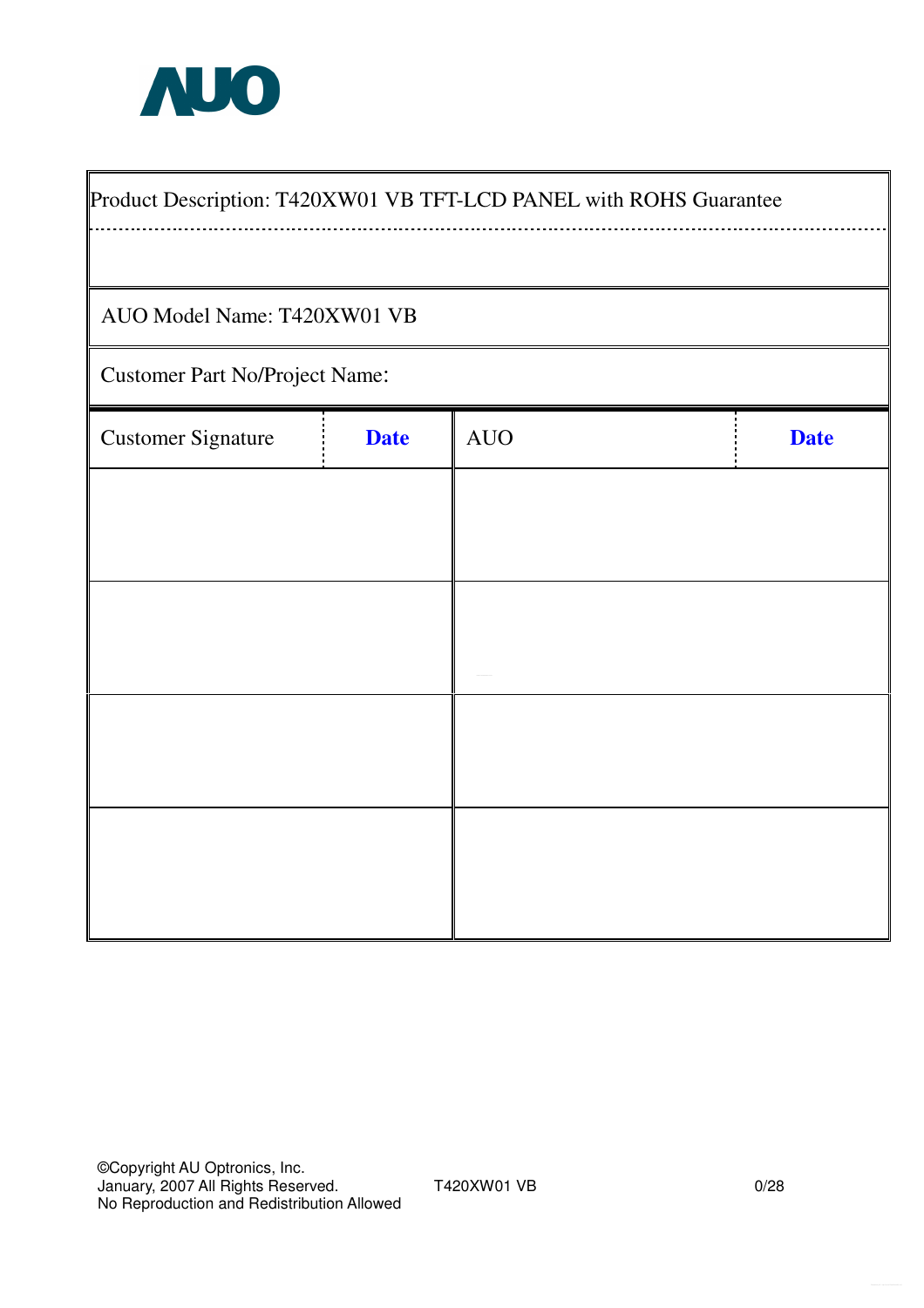

**Document Version: 1.0 Date:2007/10/16**

# **Product Functional Specification**

# **42" WXGA Color TFT-LCD Module Model Name: T420XW01 VB**

 **() Preliminary Specification (\*) Final Specification** 

Note : This specification is subject to change without notice.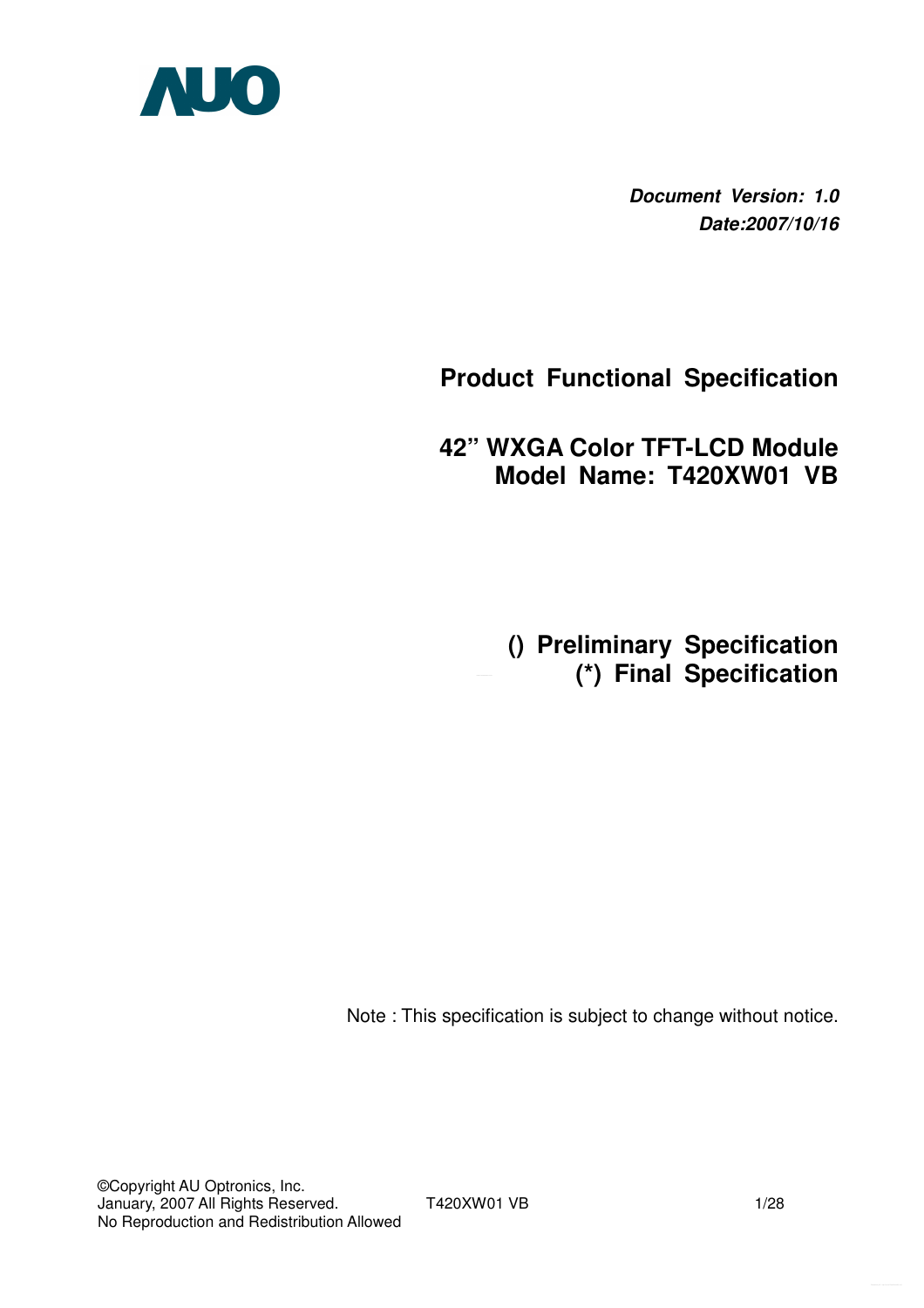

# **Contents**

| <b>No</b>      | <b>ITEM</b>                    |
|----------------|--------------------------------|
|                | COVER                          |
|                | <b>CONTENTS</b>                |
|                | RECORD OF REVISIONS            |
| $\mathbf{1}$   | <b>GENERAL DESCRIPTION</b>     |
| $\mathbf{2}$   | ABSOLUTE MAXIMUM RATINGS       |
| 3              | ELECTRICAL SPECIFICATIONS      |
| $3 - 1$        | ELECTRICAL CHARACTREISTICS     |
| $3 - 2$        | <b>INTERFACE CONNECTIONS</b>   |
| $3-3$          | SIGNAL TIMING SPECIFICATIONS   |
| $3 - 4$        | SIGNAL TIMING WAVEFORMS        |
| $3-5$          | COLOR INPUT DATA REFERNECE     |
| $3-6$          | POWER SEQUENCE                 |
| 4              | OPTICAL SFECIFICATIONS         |
| $\overline{5}$ | MECHANICAL CHARACTERISTICS     |
| 6              | <b>INTERNATIONAL STANDARDS</b> |
| $6 - 1$        | <b>SAFETY</b>                  |
| $6 - 2$        | <b>EMC</b>                     |
| $\overline{7}$ | <b>PACKING</b>                 |
| 8              | <b>PRECAUTIONS</b>             |
|                |                                |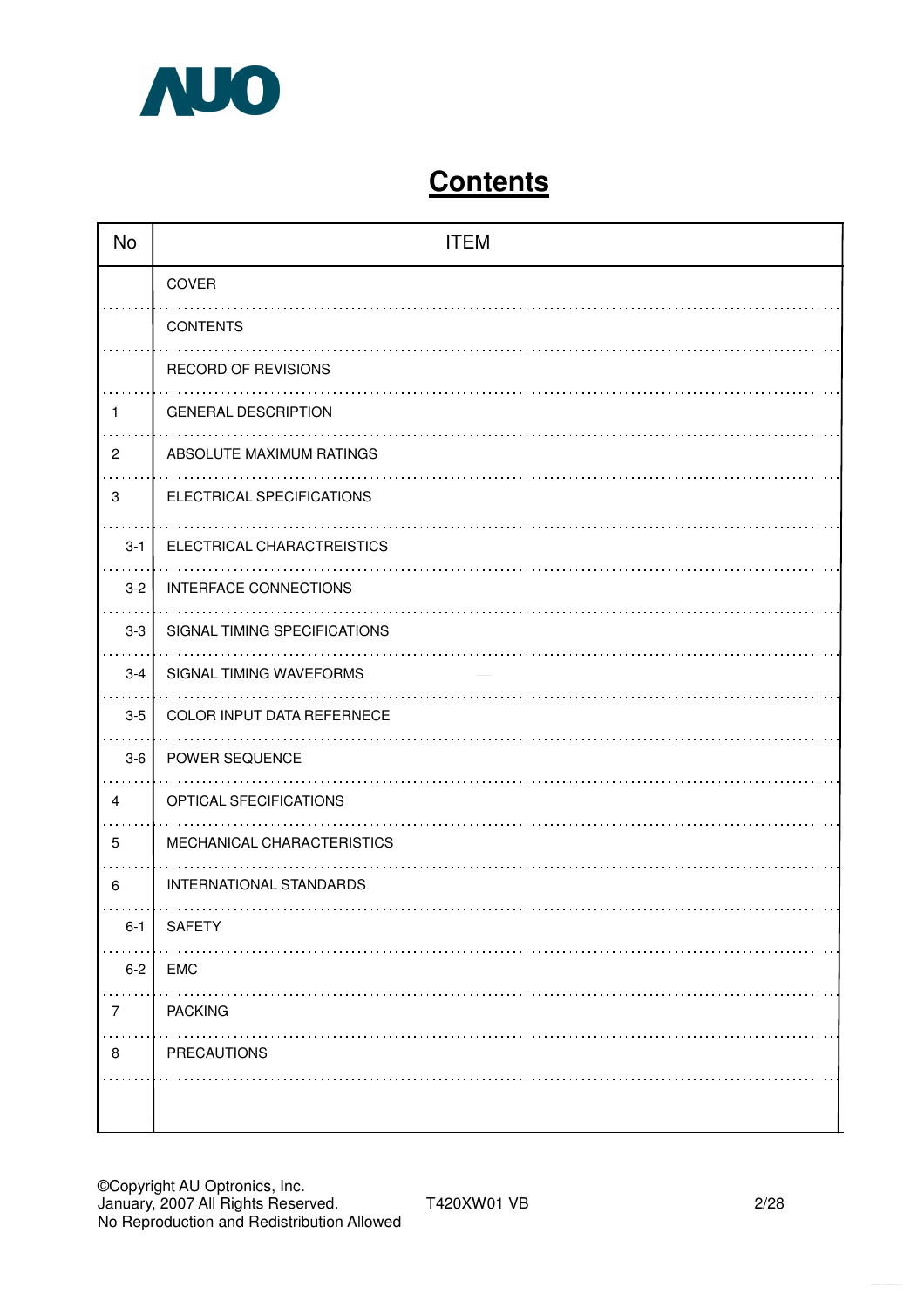

# **Record of Revision**

| <b>Version</b> | <b>Date</b> | <b>No</b> | <b>Old Description</b>       | <b>New Description</b>    | <b>Remark</b> |
|----------------|-------------|-----------|------------------------------|---------------------------|---------------|
| 1.0            | 2007/3/06   |           | First release                |                           |               |
|                | 2007/10/2   |           | Modify Power sequence        | Modify T2 T5 T6           |               |
|                |             |           |                              | Add 10% dimming condition |               |
|                | 2007/1012   |           | INV output Freq 58KHz        | 62KHz                     |               |
|                | 2007/10/24  |           | <b>INV</b> output Freq 62KHz | Add Min and Max value     |               |
|                |             |           |                              |                           |               |
|                |             |           |                              |                           |               |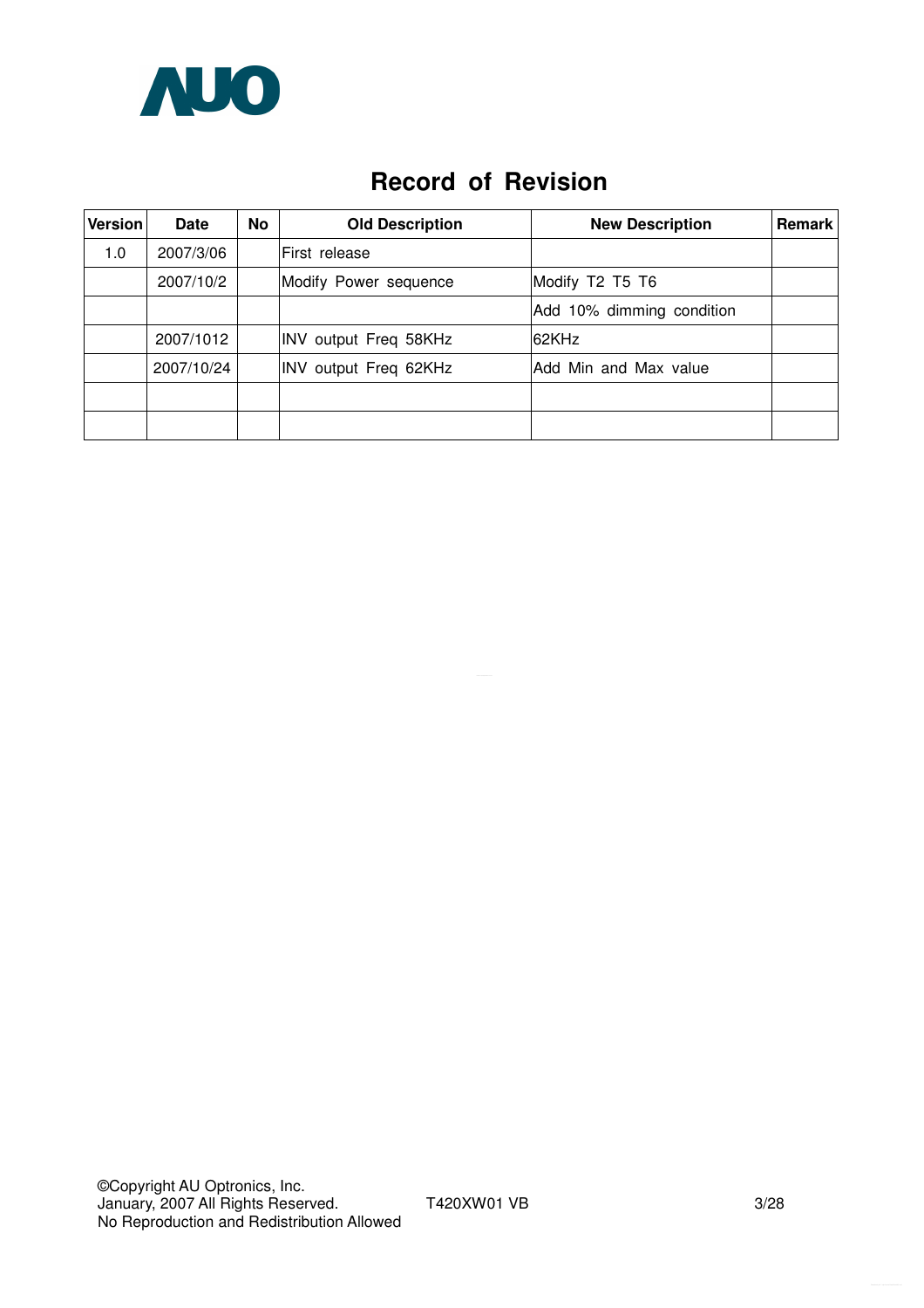

# **1. General Description**

This specification applies to the 42 inch Color TFT-LCD Module T420XW01 VB. This LCD module has a TFT active matrix type liquid crystal panel 1366x768 pixels, and diagonal size of 42 inch. This module supports 1366x768 WXGA mode (Non-interlace).

Each pixel is divided into Red, Green and Blue sub-pixels or dots which are arranged in vertical stripes. Gray scale or the brightness of the sub-pixel color is determined with a 8-bit gray scale signal for each dot.

The T420XW01 VB has been designed to apply the 8-bit 1 channel LVDS interface method. It is intended to support displays where high brightness, wide viewing angle, high color saturation, and high color depth are very important.

| <b>Items</b>              | <b>Specification</b>          | <b>Unit</b>   | <b>Note</b>          |
|---------------------------|-------------------------------|---------------|----------------------|
| <b>Active Screen Size</b> | 42.02                         | inches        |                      |
| Display Area              | $930.25(H) \times 523.01(V)$  | mm            |                      |
| <b>Outline Dimension</b>  | 983.0(H) x 576.0(V) x 52.7(D) | mm            | <b>With inverter</b> |
| <b>Driver Element</b>     | a-Si TFT active matrix        |               |                      |
| <b>Display Colors</b>     | 16.7M                         | <b>Colors</b> |                      |
| Number of Pixels          | 1366 x 768                    | <b>Pixel</b>  |                      |
| <b>Pixel Arrangement</b>  | <b>RGB vertical stripe</b>    |               |                      |
| Display Mode              | <b>Normally Black</b>         |               |                      |
| Lamp quantity, type       | 18pcs, Straight type          | pcs           |                      |
| <b>Surface Treatment</b>  | <b>AG, 3H</b>                 |               |                      |

# **\* General Information**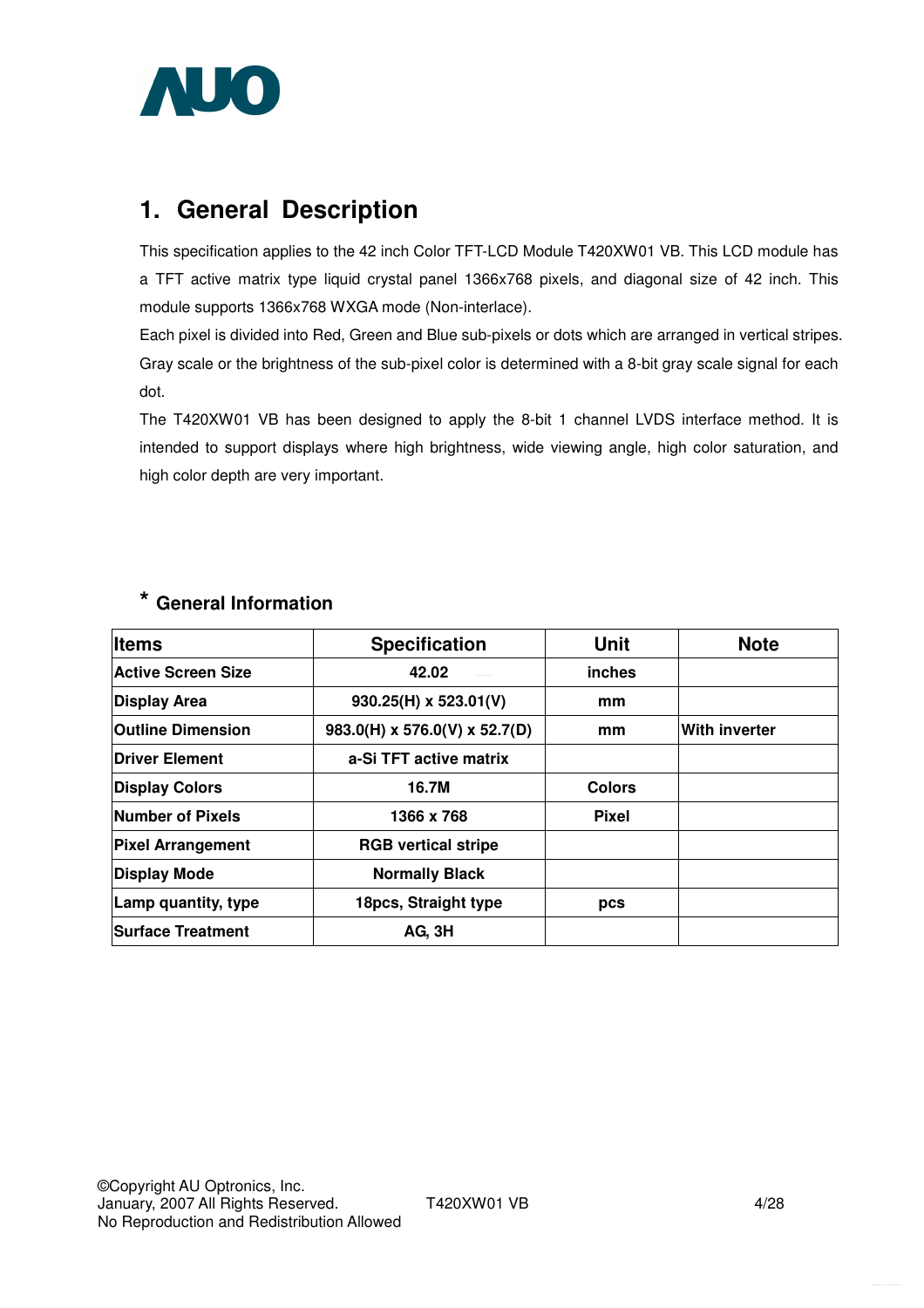

# **2. Absolute Maximum Ratings**

The following are maximum values which, if exceeded, may cause faulty operation or damage to the unit.

| Item                                  | <b>Symbol</b>         | Min    | Max   | Unit                      | <b>Note</b> |
|---------------------------------------|-----------------------|--------|-------|---------------------------|-------------|
| Logic/LCD Drive Voltage               | <b>V<sub>DD</sub></b> | $-0.3$ | 14.0  | [Volt]                    | 1           |
| Input Voltage of Signal               | Vin                   | $-0.3$ | 3.6   | [Volt]                    | 1           |
| <b>BLU Input Voltage</b>              | <b>VDDB</b>           | $-0.3$ | 27.0  | [Volt]                    | 1           |
| <b>BLU Brightness Control Voltage</b> | <b>BLON</b>           | $-0.3$ | 5.5   | [Volt]                    | 1           |
| <b>Operating Temperature</b>          | Top                   | 0      | +50   | $\lceil{^{\circ}C}\rceil$ | 2           |
| <b>Operating Humidity</b>             | <b>Hop</b>            | 10     | 90    | [%RH]                     | 2           |
| Storage Temperature                   | T <sub>ST</sub>       | -20    | $+60$ | $[^{\circ}C]$             | 2           |
| Storage Humidity                      | H <sub>ST</sub>       | 10     | 90    | [%RH]                     | 2           |
| Shock (non-operation)                 |                       |        | 50    | G                         | 3           |
| Vibration (non-operation)             |                       |        | 1.5   | G                         | 4           |
| Thermal shock                         |                       | -20    | 60    | C                         | 5           |
| Altitude test                         | 50000feet (12Kpa)     |        |       |                           |             |

Note 1 : Duration = 50msec

- Note 2 : Maximum Wet-Bulb should be 39℃ and No condensation.
- Note 3 : Half sine wave, shock level : 50G(11ms), direction : ±x, ±y, ±z (one time each direction)

Note 4 : Wave form : random, vibration level : 1.5G RMS, Bandwidth : 10--300Hz Duration : X,Y,Z 30min (one time each direction)

Note 5 : -20C/0.5hr ~ 60C/0.5hr, 10 cycles



©Copyright AU Optronics, Inc. January, 2007 All Rights Reserved. T420XW01 VB 5/28 No Reproduction and Redistribution Allowed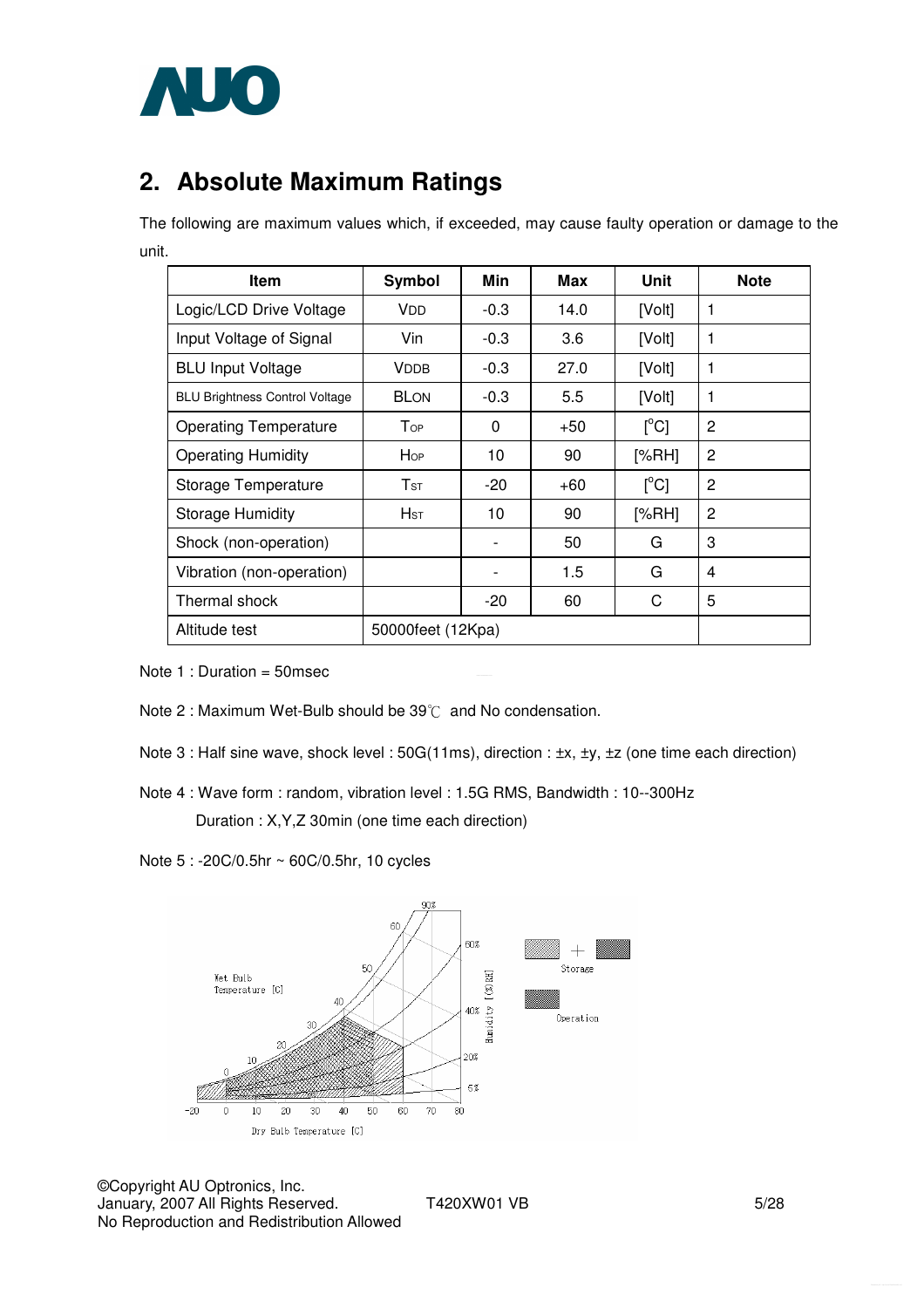

# **3. Electrical Specification**

The T420XW01 requires two power inputs. One is employed to power the LCD electronics and to drive the TFT array and liquid crystal. The second input, which powers the CCFL, is typically generated by an inverter.

## **3-1 Electrical Characteristics**

| <b>Parameter</b> |                                    | Symbol        |                          | <b>Values</b> |            | Unit  | <b>Notes</b>   |
|------------------|------------------------------------|---------------|--------------------------|---------------|------------|-------|----------------|
|                  |                                    |               | <b>Min</b>               | <b>Typ</b>    | <b>Max</b> |       |                |
| LCD:             |                                    |               |                          |               |            |       |                |
|                  | Power Supply Input Voltage         | Vdd           | (11.4)                   | 12            | (12.6)     | Vdc   |                |
|                  | Power Supply Input Current         | Idd           | $\overline{\phantom{0}}$ | (0.75)        | (0.875)    | A     | 1              |
|                  | <b>Power Consumption</b>           | Pc            |                          | 9             | (10.5)     | Watt  | 1              |
| Inrush Current   |                                    | <b>I</b> RUSH |                          |               | (5)        | A     | 5              |
| <b>LVDS</b>      | Differential Input                 | <b>VTH</b>    |                          |               | $+100$     | mV    |                |
| Interface        | <b>High Threshold</b>              |               |                          |               |            |       | 4              |
|                  | Voltage                            |               |                          |               |            |       |                |
|                  | Differential Input                 | <b>VTL</b>    | $-100$                   |               |            | mV    |                |
|                  | Low Threshold                      |               |                          |               |            |       | 4              |
|                  | Voltage                            |               |                          |               |            |       |                |
|                  | Common Input                       | <b>VCIM</b>   | 1.10                     | 1.25          | 1.40       | V     |                |
|                  | Voltage                            |               |                          |               |            |       |                |
| <b>CMOS</b>      | Input High                         | <b>VIH</b>    | 2.4                      |               | 3.3        | Vdc   |                |
| Interface        | Threshold Voltage                  | (High)        |                          |               |            |       |                |
|                  | Input Low Threshold                | <b>VIL</b>    | $\mathbf 0$              |               | 0.7        | Vdc   |                |
|                  | Voltage                            | (Low)         |                          |               |            |       |                |
|                  | <b>Backlight Power Consumption</b> |               |                          | (174)         | (182)      | Watt  | $\overline{2}$ |
| Life Time        |                                    |               | 50000                    | 60000         |            | Hours | 3              |

The performance of the Lamp in LCM, for example life time or brightness, is extremely influenced by the characteristics of the DC-AC Inverter. So all the parameters of an inverter should be carefully designed so as not to produce too much leakage current from high-voltage output of the inverter. When you design or order the inverter, please make sure unwanted lighting caused by the mismatch of the lamp and the inverter (no lighting, flicker, etc) never occurs. When you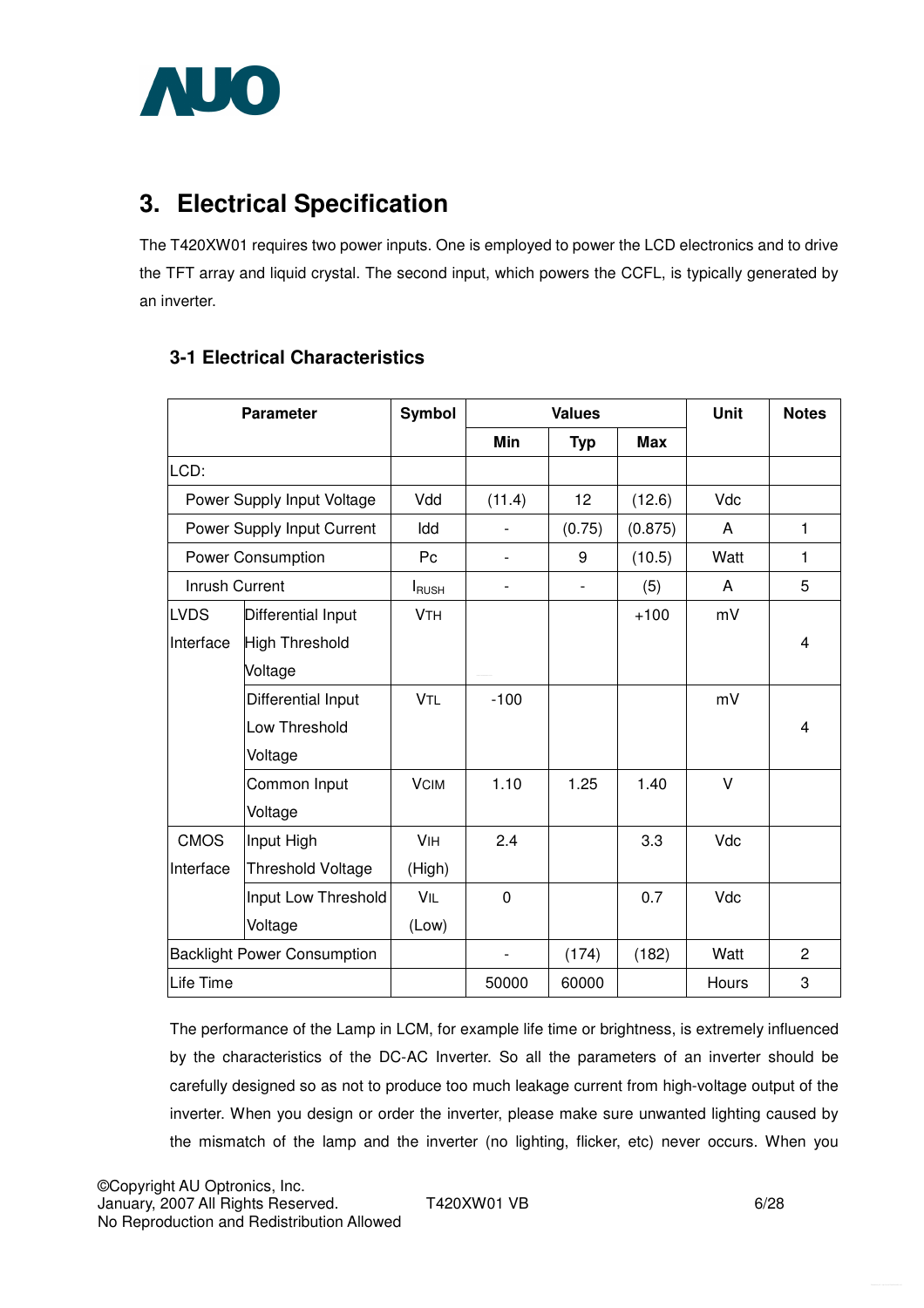

confirm it, the LCD Assembly should be operated in the same condition as installed in your instrument.

Do not attach a conducting tape to lamp connecting wire. If the lamp wire attach to conducting tape, TFT-LCD Module have a low luminance and the inverter has abnormal action because leakage current occurs between lamp wire and conducting tape.

The relative humidity must not exceed 80% non-condensing at temperatures of 40℃ or less. At temperatures greater than 40℃, the wet bulb temperature must not exceed 39℃. When operate at low temperatures, the brightness of CCFL will drop and the lifetime of CCFL will be reduced.

#### **Note :**

- **1.** Vdd=12.0V, fv=60Hz, fcLK=81.5 Mhz, 25℃, Vdd Duration time= 400  $\mu s$ , Test pattern : white pattern
- **2.** The Backlight power consumption shown above does include loss of external inverter at 25℃. The used lamp current is the lamp typical current
- **3.** The life is determined as the time at which luminance of the lamp is 50% compared to that of initial value at the typical lamp current on condition of continuous operating at  $25\pm2°C$ .
- **4.** VCIM = 1.2V



**Figure : LVDS Differential Voltage** 

**5.** Measurement Condition: Rising time =  $400 \mu s$ 



©Copyright AU Optronics, Inc. January, 2007 All Rights Reserved. T420XW01 VB 7/28 No Reproduction and Redistribution Allowed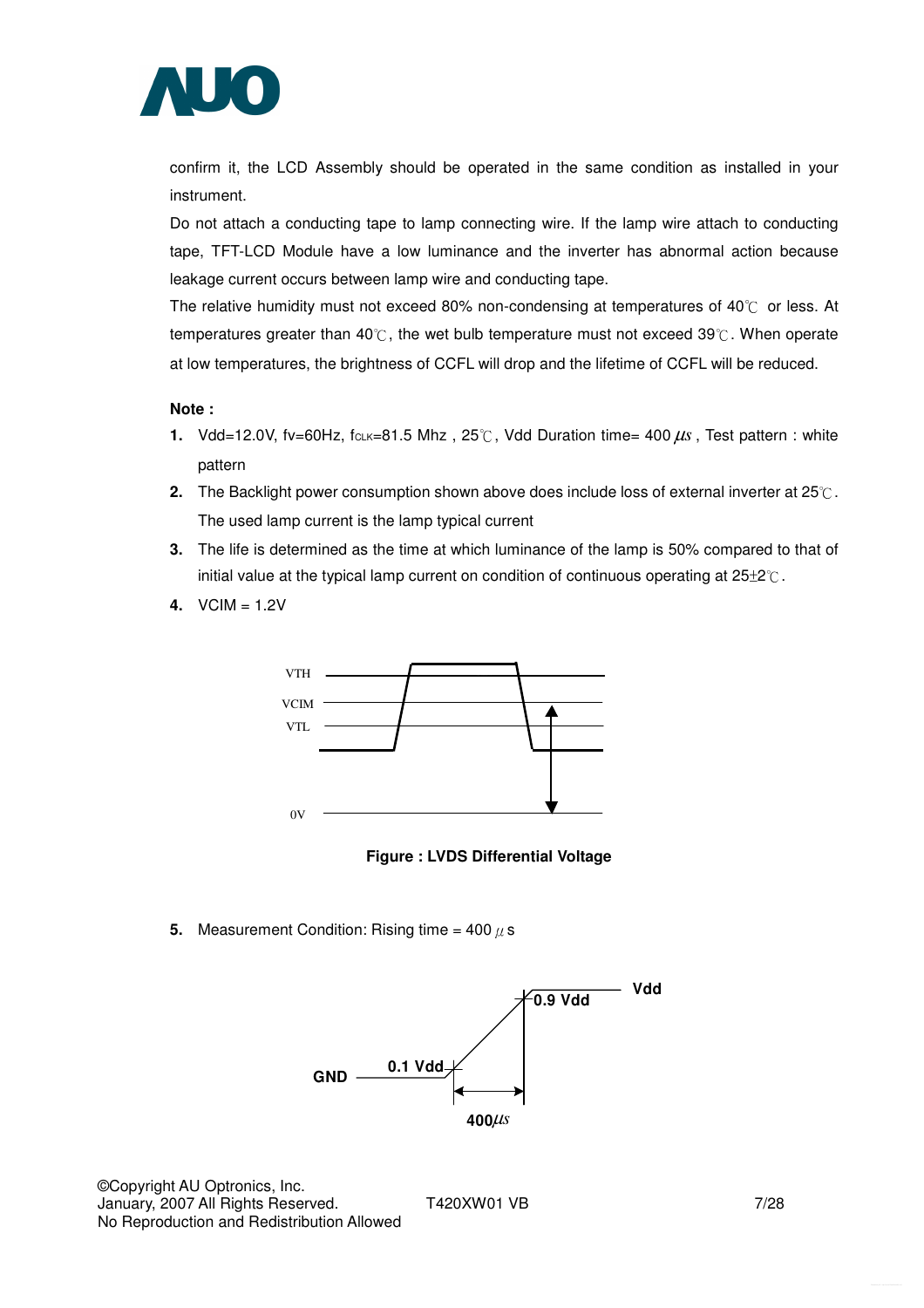

### **3-2 Interface Connections**

- **-** LCD connector: FI-X30SSL-HF (JAE) or equivalent Note : AUO will notice customer if we change the LCD connector from JAE to others.
- **-** Mating connector: FI-30C2L (JAE) or equivalent

| Pin No                  | Symbol             | Description                              | Note              |
|-------------------------|--------------------|------------------------------------------|-------------------|
| 1                       | <b>VCC</b>         | +12V, DC, Regulated                      |                   |
| $\overline{2}$          | <b>VCC</b>         | +12V, DC, Regulated                      |                   |
| 3                       | <b>VCC</b>         | +12V, DC, Regulated                      |                   |
| $\overline{\mathbf{4}}$ | <b>VCC</b>         | +12V, DC, Regulated                      |                   |
| 5                       | <b>GND</b>         | Ground and Signal Return                 |                   |
| 6                       | <b>GND</b>         | Ground and Signal Return                 |                   |
| $\overline{7}$          | <b>GND</b>         | Ground and Signal Return                 |                   |
| 8                       | <b>GND</b>         | Ground and Signal Return                 |                   |
| 9                       | <b>LVDS Option</b> | Low/Open for Normal (NS), High for JEIDA | Default: NS mode  |
| 10                      | Reserved           | Open or High                             | AUO internal test |
| 11                      | <b>GND</b>         | Ground and Signal Return for LVDS        |                   |
| 12                      | RXIN0-             | LVDS Channel 0 negative                  |                   |
| 13                      | RXIN0+             | LVDS Channel 0 positive                  |                   |
| 14                      | <b>GND</b>         | Ground and Signal Return for LVDS        |                   |
| 15                      | RXIN1-             | LVDS Channel 1 negative                  |                   |
| 16                      | $RXIN1+$           | LVDS Channel 1 positive                  |                   |
| 17                      | <b>GND</b>         | Ground and Signal Return for LVDS        |                   |
| 18                      | RXIN2-             | LVDS Channel 2 negative                  |                   |
| 19                      | RXIN2+             | LVDS Channel 2 positive                  |                   |
| 20                      | <b>GND</b>         | Ground and Signal Return for LVDS        |                   |
| 21                      | <b>RXCLKIN-</b>    | LVDS Clock negative                      |                   |
| 22                      | RXCLKIN+           | LVDS Clock positive                      |                   |
| 23                      | <b>GND</b>         | Ground and Signal Return for LVDS        |                   |
| 24                      | RXIN3-             | LVDS Channel 3 negative                  |                   |
| 25                      | $RXIN3+$           | LVDS Channel 3 positive                  |                   |
| 26                      | <b>GND</b>         | Ground and Signal Return for LVDS        |                   |
| 27                      | Reserved           | Open or High                             | AUO internal test |
| 28                      | Reserved           | Open or High                             | AUO internal test |
| 29                      | <b>GND</b>         | Ground and Signal Return                 |                   |
| 30                      | <b>GND</b>         | Ground and Signal Return                 |                   |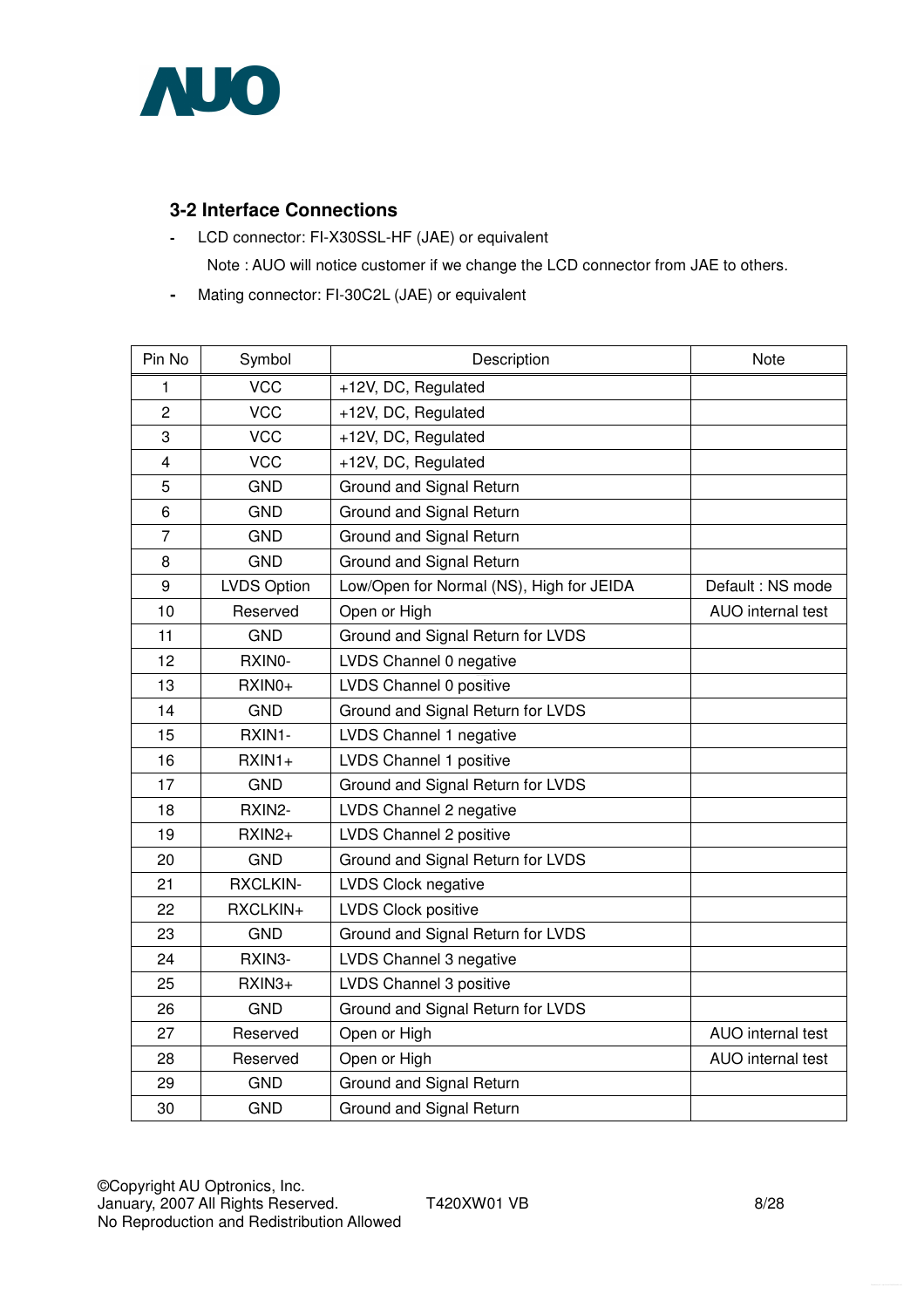

## **LVDS Option = HighJEIDA**



## **LVDS Option = Low/OPEN→NS**



©Copyright AU Optronics, Inc. January, 2007 All Rights Reserved. T420XW01 VB 3/28 No Reproduction and Redistribution Allowed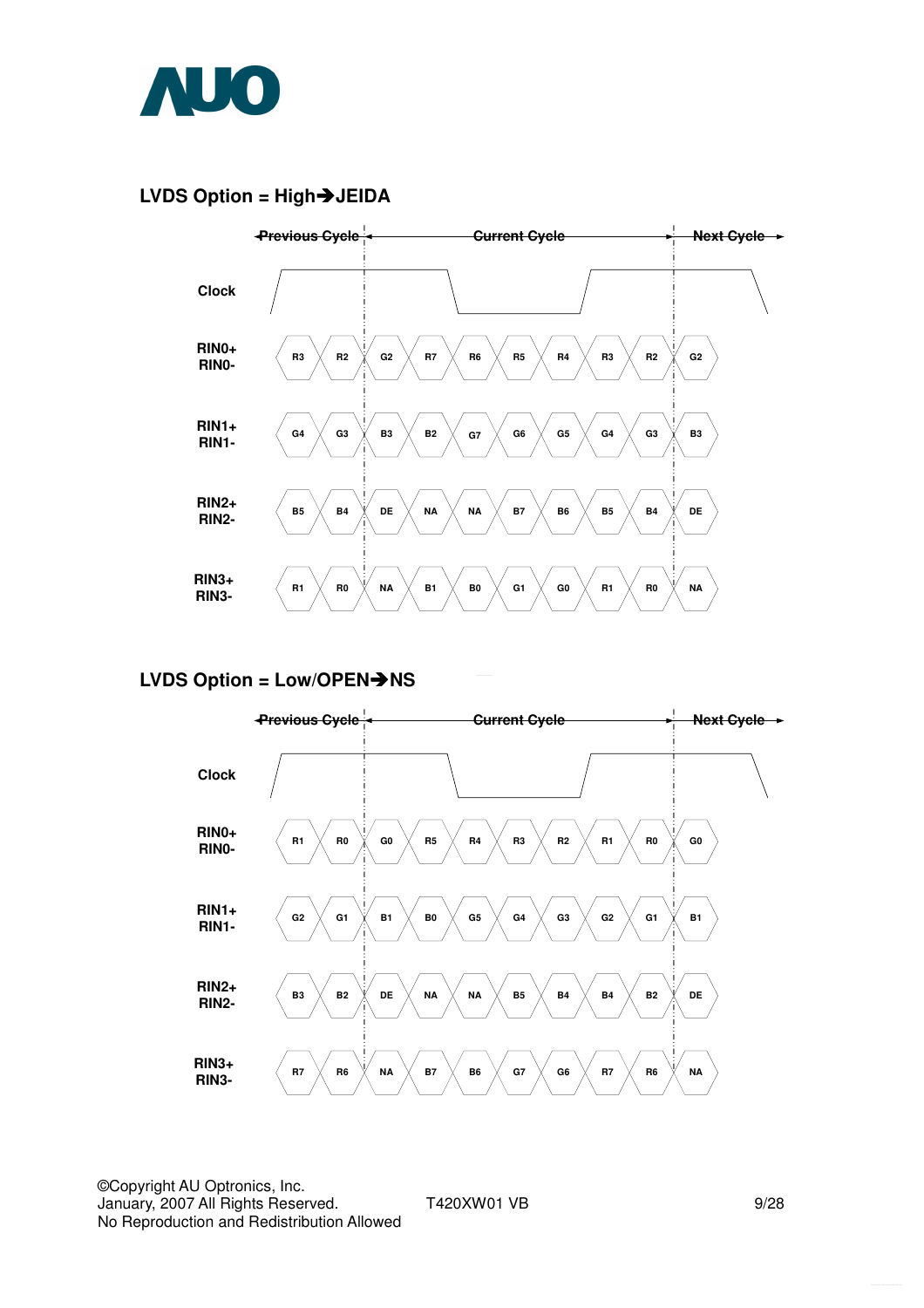

## **Backlight Connector Pin Configuration**

#### **1. Electrical specification**

| <b>No</b>      | <b>ITEM</b>                       | <b>SYMBOL</b>            |            | <b>CONDITION</b>                          | <b>MIN</b>  | <b>TYP</b> | MAX            | <b>UNIT</b>      | Note           |
|----------------|-----------------------------------|--------------------------|------------|-------------------------------------------|-------------|------------|----------------|------------------|----------------|
| 1              | Input Voltage                     | <b>V</b> <sub>DDB</sub>  |            | ---                                       | (22.8)      | 24.0       | (26.4)         | $V_{DC}$         |                |
| $\overline{c}$ | Input Current                     | I <sub>DB</sub>          |            | $V_{\text{DDB}} = 24V$<br>100% Brightness | (6.93)      | (7.3)      | (7.66)         | $A_{DC}$         | $\mathbf{1}$   |
| 3              | <b>Input Power</b>                | P <sub>DDB</sub>         |            | $V_{\text{DDB}} = 24V$<br>100% Brightness | $---$       | (174)      | (182)          | W                | $\mathbf{1}$   |
| 4              | Input inrush current              | <b>IRUSH</b>             |            | $VDB=24V$<br>100% Brightness              | $---$       | $---$      | (11)           | A <sub>DC</sub>  | $\overline{2}$ |
| 5              | Output Frequency                  | $F_{BL}$                 |            | $V_{\text{DDB}} = 24V$                    | 60          | 62         | 64             | kHz              |                |
| 6              | <b>ON/OFF Control</b>             |                          | ON         | $V_{\text{DDB}} = 24V$                    | 2.0         | $---$      | 3.3            | $V_{DC}$         |                |
|                | Voltage                           | <b>V</b> BLON            | <b>OFF</b> | $VDB=24V$                                 | 0.0         | $---$      | 0.8            | $V_{DC}$         |                |
| $\overline{7}$ | ON/OFF Control<br>Current         | <b>I</b> BLON            |            | $V_{\text{DDB}} = 24V$                    | $\mathbf 0$ | $---$      | $\overline{2}$ | mA <sub>DC</sub> |                |
| 8              | <b>External PWM</b>               | <b>EVPWM</b>             | <b>MAX</b> | ---                                       | 2.0         | $---$      | 3.3            | $V_{DC}$         |                |
|                | Control Voltage                   |                          | <b>MIN</b> |                                           | 0           | $- - -$    | 0.8            | $V_{DC}$         |                |
| 9              | <b>External PWM</b>               | <b>El<sub>PWM</sub></b>  | <b>MAX</b> | PWM=100%                                  | $\Omega$    | $---$      | $\overline{2}$ | mA <sub>DC</sub> |                |
|                | <b>Control Current</b>            |                          | <b>MIN</b> | PWM=10%                                   | $\mathbf 0$ | $---$      | $\mathbf{2}$   | $mA_{DC}$        |                |
| 10             | <b>External PWM Duty</b><br>Ratio | <b>ED</b> <sub>PWM</sub> |            |                                           | (10)        | ---        | 100            | $\%$             |                |
| 11             | <b>External PWM</b><br>Frequency  | <b>EF<sub>PWM</sub></b>  |            |                                           | 150         | 180        | 300            | Hz               |                |

(Ta=25±5℃, Turn on for 45minutes)

Note 1 : VDIM/Open = 1.6V; PDIM = Open/High

Note 2 : Duration = 20 ms

**Note 3: At 10% Dimming ratio, AUO won't guarantee picture uniformity performance also not allow start at high and low temperature.**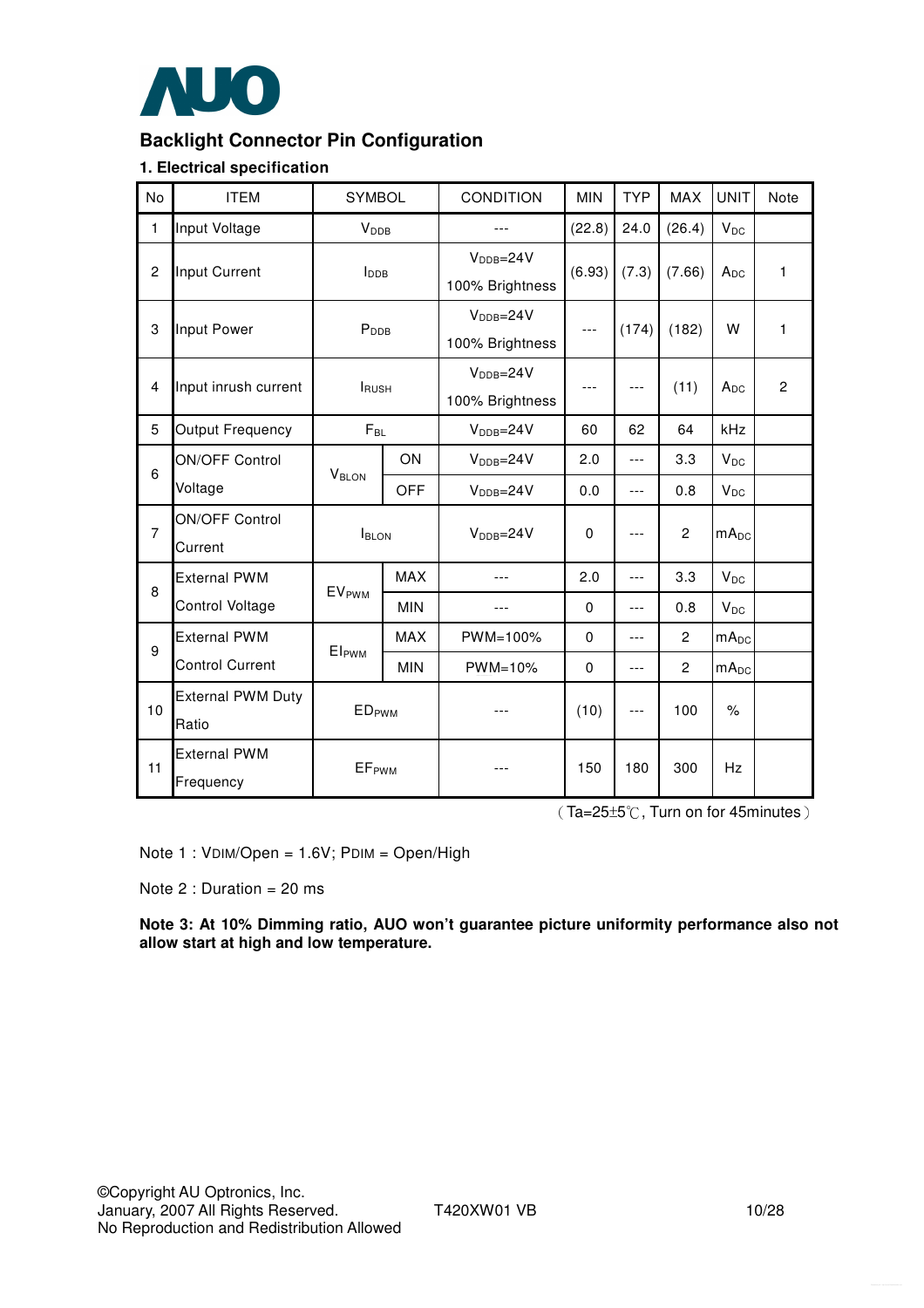

#### **2. Input specification**

#### Master Board:

Connector 1: S14B-PH-SM3-TB(JST) or equivalent

| Pin No | Symbol                           | Description                                                                                                                            |
|--------|----------------------------------|----------------------------------------------------------------------------------------------------------------------------------------|
| 1      | <b>VDDB</b>                      | Operating Voltage Supply, +24V DC regulated                                                                                            |
| 2      | <b>VDDB</b>                      | Operating Voltage Supply, +24V DC regulated                                                                                            |
| 3      | <b>VDDB</b>                      | Operating Voltage Supply, +24V DC regulated                                                                                            |
| 4      | <b>VDDB</b>                      | Operating Voltage Supply, +24V DC regulated                                                                                            |
| 5      | <b>VDDB</b>                      | Operating Voltage Supply, +24V DC regulated                                                                                            |
| 6      | <b>BLGND</b>                     | Ground and Current Return                                                                                                              |
| 7      | <b>BLGND</b>                     | Ground and Current Return                                                                                                              |
| 8      | <b>BLGND</b>                     | Ground and Current Return                                                                                                              |
| 9      | <b>BLGND</b>                     | Ground and Current Return                                                                                                              |
| 10     | <b>BLGND</b>                     | Ground and Current Return                                                                                                              |
| 11     | Reserve                          | Open                                                                                                                                   |
| 12     | <b>VBLON</b>                     | BL On-Off: Open/High (3.3V) for BL On as default                                                                                       |
| 13     | PDM <sup>(1)</sup>               | External PWM or Analog Dimming Control input;<br>External PWM : duty 10~100%<br>Analog dimming: 0V min brightness, 3.3V max brightness |
| 14     | PDIM<br>Selection <sup>(3)</sup> | GND: External PWM dimming;<br>Open/High: Analog dimming.                                                                               |

- Note (1) PDIM is PWM duty control Input for +3.3V TTL Level Signal. This Input Signal is Continuous Pulse Signal with +3.3V, TTL Level Signal Spec. If this is Open or +3.3V, 100% Duty (i.e. +3.3V, DC level), Back Light should perform 100% Luminance. Duty Ratio of this Input signal should be proportional relationship in certain range of control without any kind of inherent side effect like Waterfall effect on Screen. Guaranteed Duty Range and Dimming Ratio should be specified with supplementary measurement result.
- Note (2) 14 Pin is selection pin for PWM control method; if this pin is connected to GND, PDIM input of 13<sup>th</sup> Pin should have Logic Level Duty Signal for PWM control. If this is set to High or Open, 13<sup>th</sup> Pin should have DC level signal therefore the Inverter should have Saw Tooth Wave Generator to generate internal PWM signal. Default setting is "Analog", means when it is "Not Connected", 13<sup>th</sup> pin of PWM control should be have DC Level signal for PWM.

|                                    | <b>Pin 13</b><br>Default: Open/High: 100%              |
|------------------------------------|--------------------------------------------------------|
| Pin $14 = GND$                     | <b>External PWM</b><br>(AC Signal Control Duty)        |
| <b>Pin 14</b> = Open/High $(5.0V)$ | Analog dimming/Internal PWM<br>(DC Power Control Duty) |

Note (3) Pin 14 selection vs. Pin 13 control function table: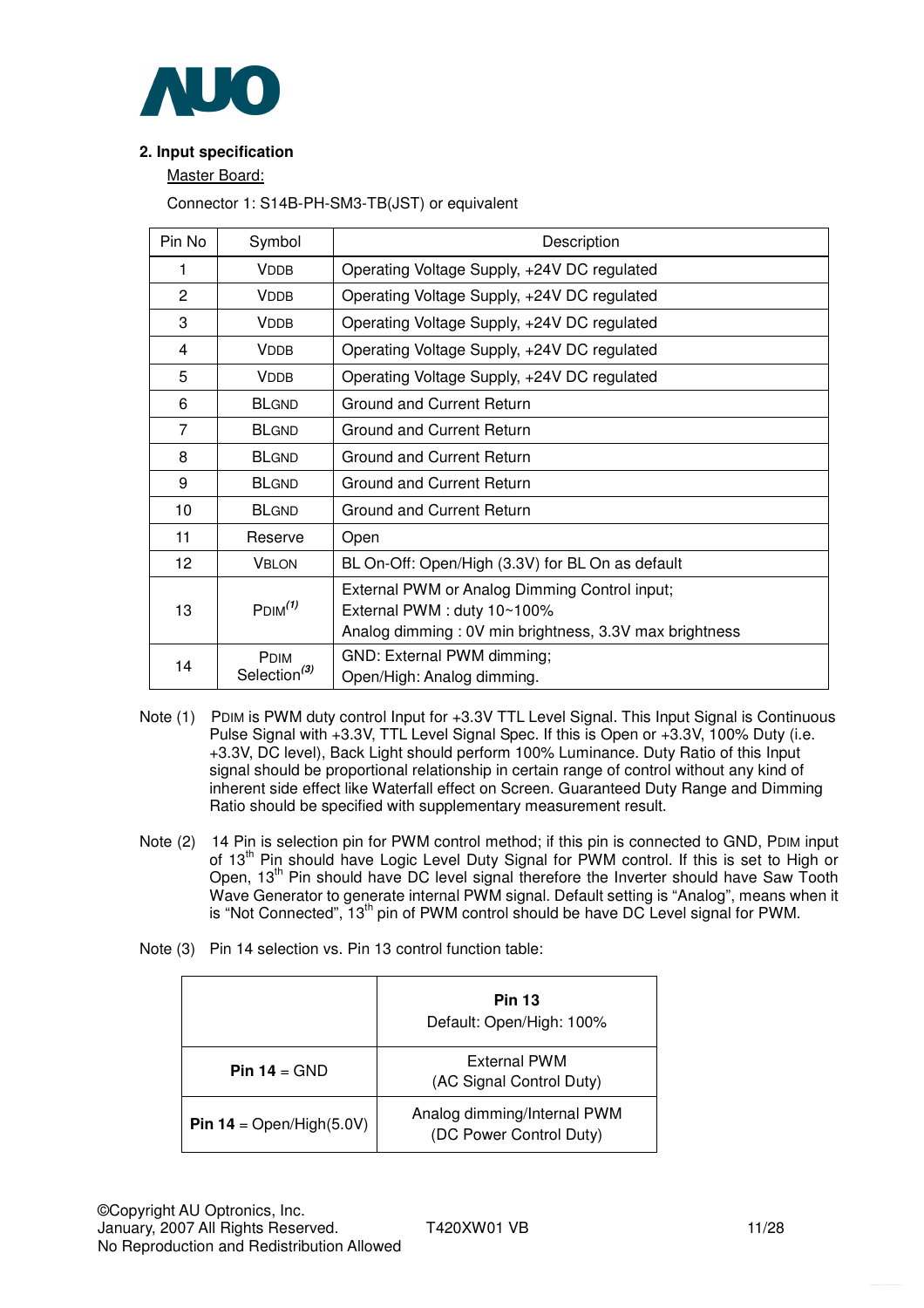

Slave Board:

Connector 2: S12B-PH-SM3-TB(JST) or equivalent

| Pin No | Symbol       | Description                                 |
|--------|--------------|---------------------------------------------|
|        | <b>VDDB</b>  | Operating Voltage Supply, +24V DC regulated |
| 2      | <b>VDDB</b>  | Operating Voltage Supply, +24V DC regulated |
| 3      | <b>VDDB</b>  | Operating Voltage Supply, +24V DC regulated |
| 4      | <b>VDDB</b>  | Operating Voltage Supply, +24V DC regulated |
| 5      | <b>VDDB</b>  | Operating Voltage Supply, +24V DC regulated |
| 6      | <b>BLGND</b> | Ground and Current Return                   |
| 7      | <b>BLGND</b> | Ground and Current Return                   |
| 8      | <b>BLGND</b> | Ground and Current Return                   |
| 9      | <b>BLGND</b> | Ground and Current Return                   |
| 10     | <b>BLGND</b> | Ground and Current Return                   |
| 11     | NC.          |                                             |
| 12     | NC.          |                                             |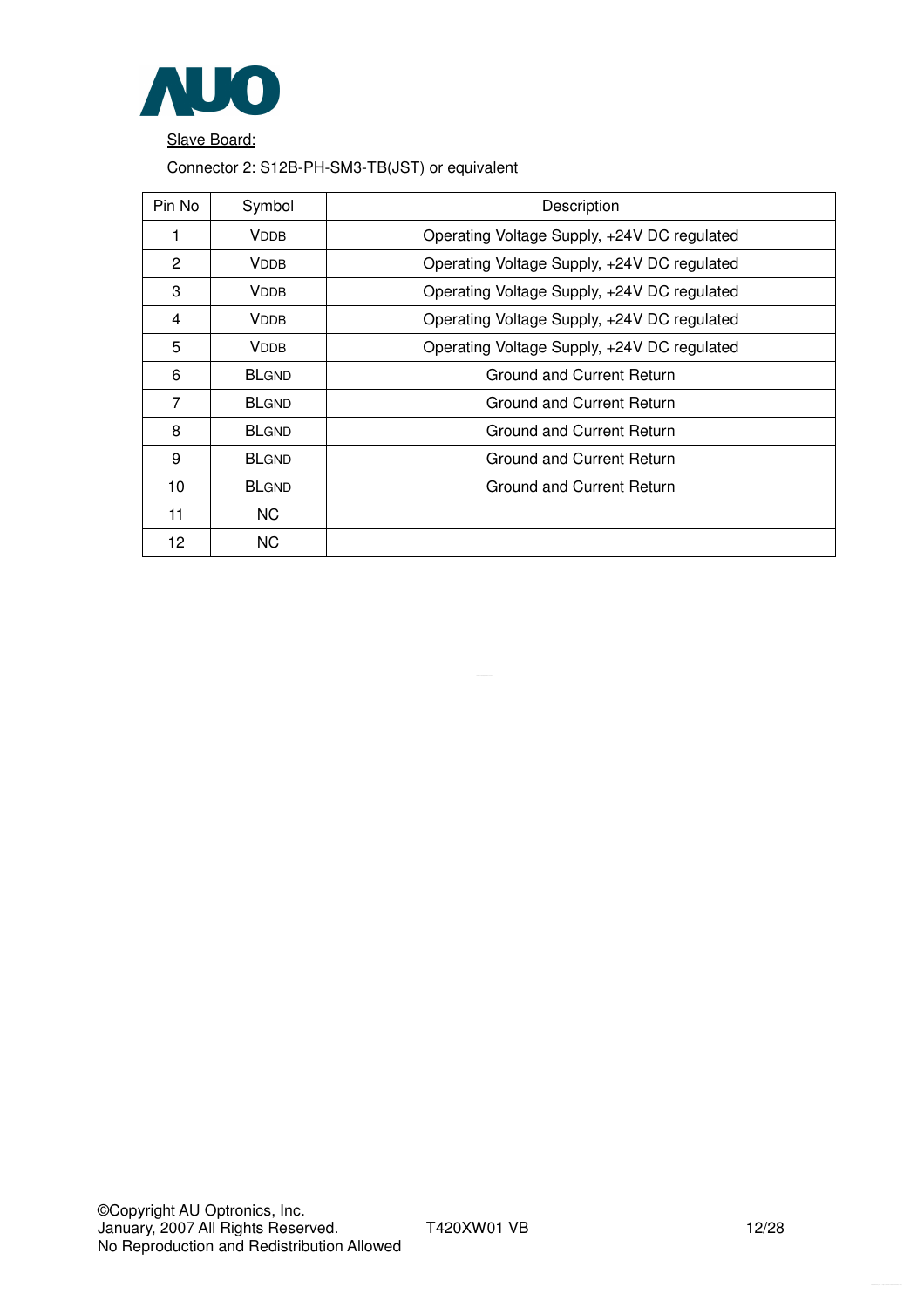

# **3-3 Signal Timing Specifications**

This is the signal timing required at the input of the User connector. All of the interface signal timing should be satisfied with the following specifications for it's proper operation.

Timing Table (DE only Mode)

Vertical Frequency Range A (60Hz)

| Signal                     | Item      | Symbol      | Min   | Type | Max   | Unit        |
|----------------------------|-----------|-------------|-------|------|-------|-------------|
|                            | Period    | Tv          | 789   |      | 822   | Th          |
|                            | Active    | Tdisp $(v)$ |       | 768  |       | Th          |
| <b>Vertical Section</b>    | Blanking  | Tblk $(v)$  | 21    |      | 54    | Th          |
|                            | Period    | Th          | 1414  |      | 1722  | <b>Tclk</b> |
|                            | Active    | Tdisp (h)   |       | 1366 |       | <b>Tclk</b> |
| <b>Horizontal Section</b>  | Blanking  | Tblk $(h)$  | 48    |      | 356   | <b>Tclk</b> |
| Clock                      | Period    | <b>CLK</b>  | 11.36 |      | 15.38 | ns          |
|                            | Frequency | Freq        | 65    |      | 88    | MHz         |
| <b>Vertical Frequency</b>  | Frequency | Vs          | 58    | 60   | 62    | Hz          |
| <b>Horizntal Frequency</b> | Frequency | Hs          | 45.76 |      | 50.96 | KHz         |

#### Vertical Frequency Range B (50Hz)

| Signal                     | Item            | Symbol      | Min   | <b>Type</b> | Max   | Unit        |
|----------------------------|-----------------|-------------|-------|-------------|-------|-------------|
|                            | Period          | Tv          | 789   |             | 822   | Th          |
|                            | Active          | Tdisp $(v)$ |       | 768         |       | Th          |
| <b>Vertical Section</b>    | Blanking        | Tblk $(v)$  | 21    |             | 54    | Th          |
|                            | Period          | Th          | 1414  |             | 1722  | <b>Tclk</b> |
|                            | Active          | Tdisp (h)   |       | 1366        |       | <b>Tclk</b> |
| <b>Horizontal Section</b>  | <b>Blanking</b> | Tblk (h)    | 48    |             | 356   | <b>Tclk</b> |
| Clock                      | Period          | <b>CLK</b>  | 13.51 |             | 18.52 | ns          |
|                            | Frequency       | Freq        | 54    |             | 74    | MHz         |
| <b>Vertical Frequency</b>  | Frequency       | Vs          | 48    | 50          | 52    | Hz          |
| <b>Horizntal Frequency</b> | Frequency       | <b>Hs</b>   | 37.87 |             | 42.74 | KHz         |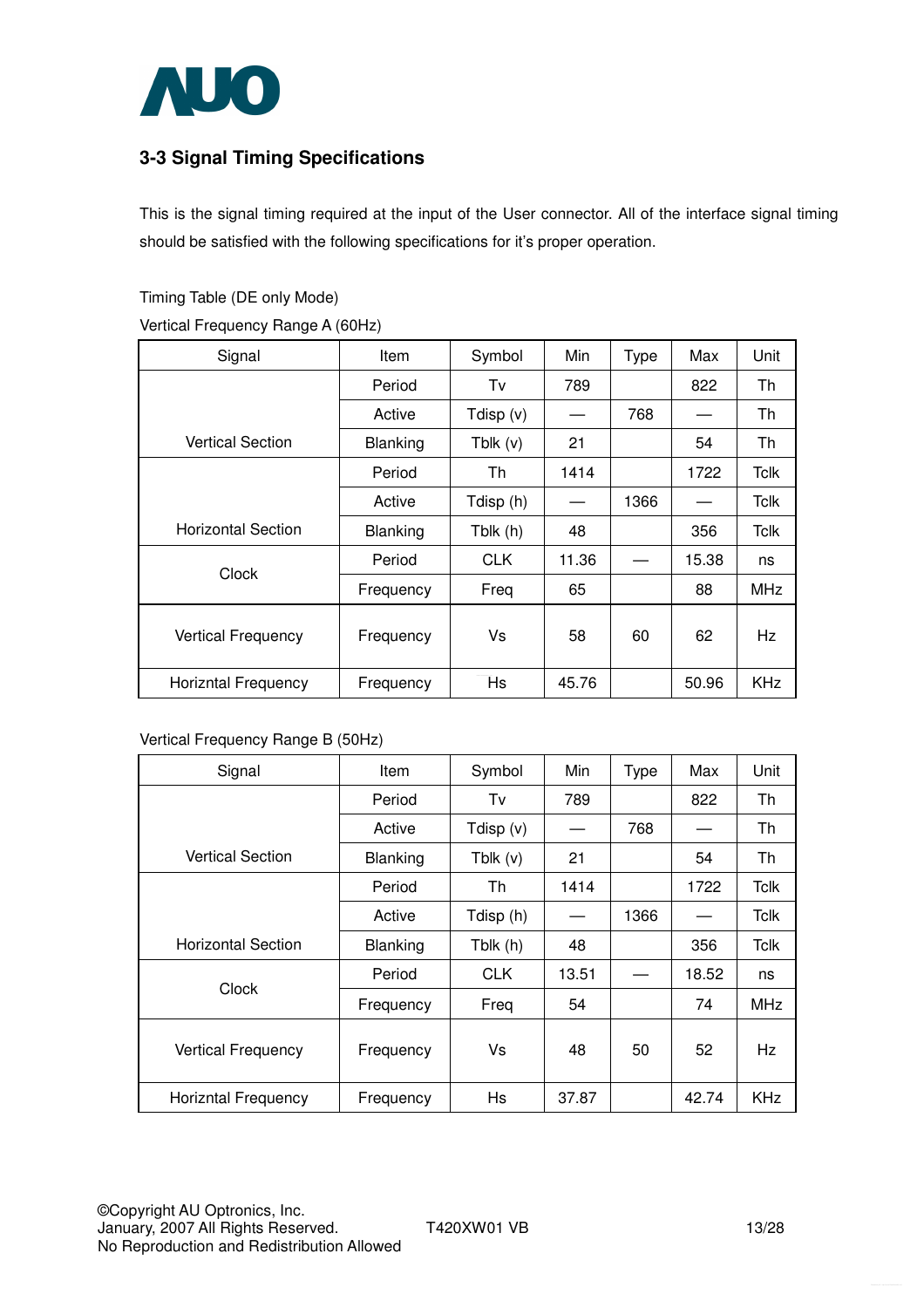

# **3-4 Signal Timing Waveforms**



©Copyright AU Optronics, Inc. January, 2007 All Rights Reserved. T420XW01 VB 14/28 No Reproduction and Redistribution Allowed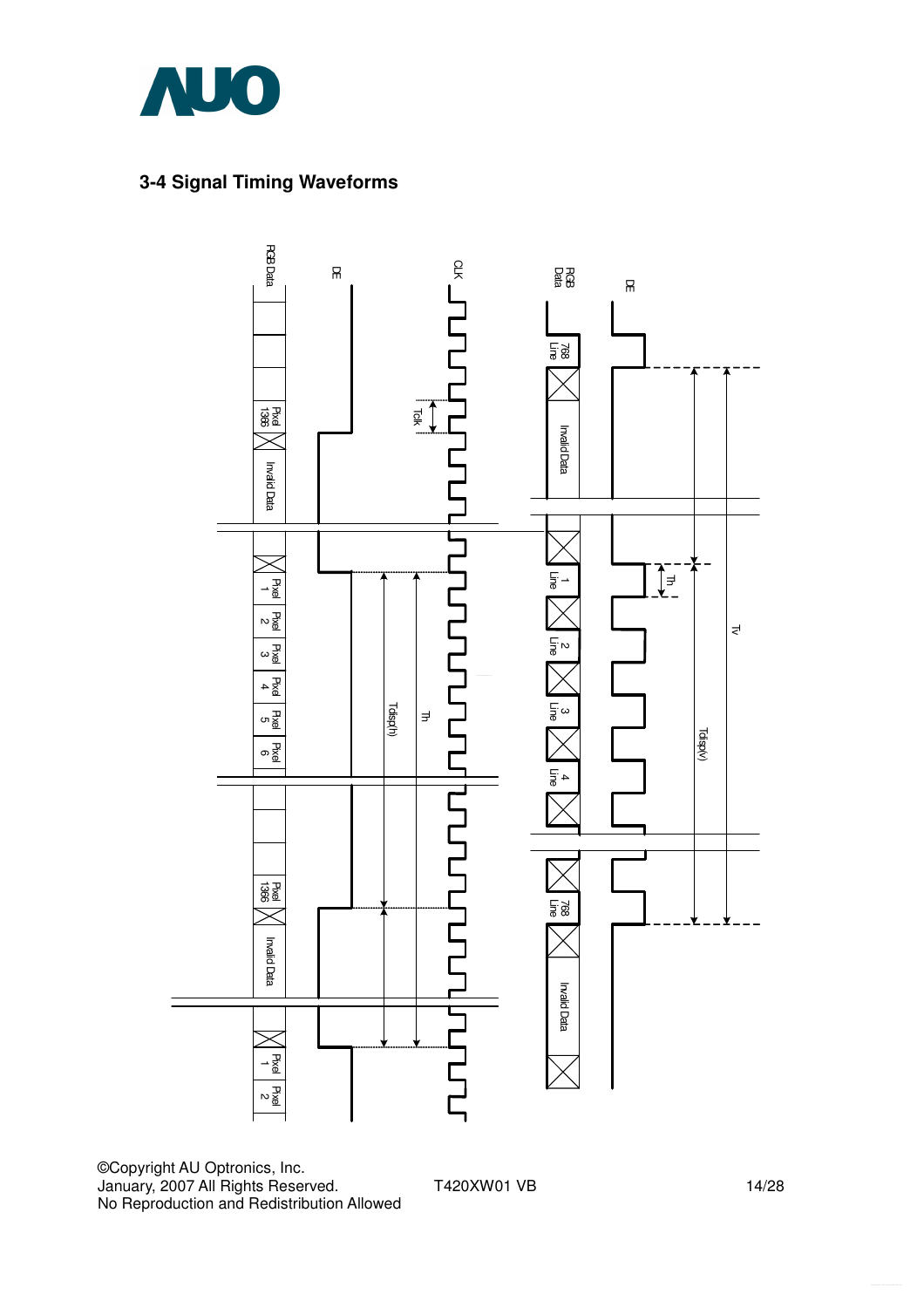

## **3-5 Color Input Data Reference**

The brightness of each primary color (red, green and blue) is based on the 8 bit gray scale data input for the color; the higher the binary input, the brighter the color. The table below provides a reference for color versus data input.

|              |                   | Input Color Data           |                |                |                |                |                |              |                     |                |             |                |             |                   |                   |                |                |              |                |                |                |                |                |                |              |
|--------------|-------------------|----------------------------|----------------|----------------|----------------|----------------|----------------|--------------|---------------------|----------------|-------------|----------------|-------------|-------------------|-------------------|----------------|----------------|--------------|----------------|----------------|----------------|----------------|----------------|----------------|--------------|
| Color        |                   | <b>RED</b><br><b>GREEN</b> |                |                | <b>BLUE</b>    |                |                |              |                     |                |             |                |             |                   |                   |                |                |              |                |                |                |                |                |                |              |
|              |                   | <b>MSB</b>                 |                |                |                |                |                |              | <b>LSB</b>          | MSB            |             |                |             |                   |                   |                | <b>LSB</b>     | <b>MSB</b>   |                |                |                |                |                |                | <b>LSB</b>   |
|              |                   | R <sub>7</sub>             | R <sub>6</sub> | R <sub>5</sub> | R <sub>4</sub> | R <sub>3</sub> | R <sub>2</sub> |              | $R1$ R <sub>0</sub> |                | G7 G6 G5    |                |             |                   | G4 G3 G2 G1 G0 B7 |                |                |              | <b>B6 B5</b>   |                | B <sub>4</sub> | B <sub>3</sub> | B <sub>2</sub> | <b>B1</b>      | <b>BO</b>    |
|              | <b>Black</b>      | $\mathbf 0$                | $\mathbf 0$    | $\mathbf 0$    | 0              | $\mathbf 0$    | $\mathbf 0$    | $\pmb{0}$    | $\mathbf 0$         | 0              | $\mathbf 0$ | $\pmb{0}$      | $\mathbf 0$ | $\pmb{0}$         | $\pmb{0}$         | $\mathbf 0$    | $\pmb{0}$      | 0            | $\mathbf 0$    | $\mathbf 0$    | $\mathbf 0$    | $\mathbf 0$    | $\pmb{0}$      | $\mathbf 0$    | $\mathbf 0$  |
|              | Red(255)          | 1                          | 1              | $\mathbf{1}$   | 1              | 1              | 1              | 1            | 1                   | 0              | 0           | 0              | 0           | 0                 | $\mathbf 0$       | 0              | 0              | 0            | $\mathbf 0$    | $\mathbf 0$    | 0              | 0              | 0              | $\mathbf 0$    | $\mathbf 0$  |
|              | Green(255)        | 0                          | $\mathbf 0$    | $\mathbf 0$    | 0              | $\mathbf 0$    | 0              | $\pmb{0}$    | 0                   | 1              | 1           | 1              | 1           | 1                 | 1                 | 1              | 1              | 0            | $\mathbf 0$    | $\mathbf 0$    | $\mathbf 0$    | 0              | $\pmb{0}$      | $\mathbf 0$    | $\pmb{0}$    |
| Basic        | <b>Blue(255)</b>  | $\mathbf 0$                | $\mathbf 0$    | $\mathbf 0$    | 0              | $\mathbf 0$    | $\mathbf 0$    | $\pmb{0}$    | $\mathbf 0$         | $\mathbf 0$    | $\mathbf 0$ | $\mathbf 0$    | 0           | 0                 | $\mathbf 0$       | $\mathbf 0$    | 0              | 1            | 1              | 1              | 1              | 1              | $\mathbf{1}$   | 1              | $\mathbf{1}$ |
| Color        | Cyan              | $\mathbf 0$                | 0              | $\mathbf 0$    | 0              | $\mathbf 0$    | 0              | $\mathbf 0$  | $\mathbf 0$         | 1              | 1           | $\mathbf{1}$   | 1           | 1                 | 1                 | 1              | 1              | $\mathbf{1}$ | $\mathbf{1}$   | $\mathbf{1}$   | 1              | 1              | $\mathbf{1}$   | 1              | $\mathbf{1}$ |
|              | Magenta           | $\mathbf{1}$               | 1              | $\mathbf{1}$   | 1              | $\mathbf{1}$   | 1              | 1            | 1                   | 0              | $\mathbf 0$ | $\pmb{0}$      | $\pmb{0}$   | $\mathbf 0$       | $\mathbf 0$       | $\mathbf 0$    | 0              | 1            | 1              | $\mathbf{1}$   | 1              | 1              | $\mathbf{1}$   | $\mathbf{1}$   | $\mathbf{1}$ |
|              | Yellow            | $\mathbf{1}$               | 1              | $\mathbf{1}$   | 1              | $\mathbf{1}$   | 1              | 1            | 1                   | 1              | 1           | 1              | 1           | 1                 | 1                 | 1              | 1              | 0            | $\mathbf 0$    | $\mathbf 0$    | 0              | 0              | 0              | $\mathbf 0$    | $\mathbf 0$  |
|              | White             | 1                          | 1              | $\mathbf{1}$   | 1              | 1              | 1              | 1            | 1                   | ſ              | 1           | 1              | 1           | 1                 | 1                 | 1              | 1              | 1            | 1              | $\mathbf{1}$   | 1              | 1              | 1              | 1              | $\mathbf{1}$ |
|              | RED(000)          | $\mathbf 0$                | $\mathbf 0$    | $\mathbf 0$    | 0              | 0              | $\mathbf 0$    | $\pmb{0}$    | $\mathbf 0$         | 0              | $\mathbf 0$ | $\pmb{0}$      | $\mathbf 0$ | $\pmb{0}$         | $\mathbf 0$       | $\mathbf 0$    | 0              | $\pmb{0}$    | $\mathbf 0$    | $\mathbf 0$    | 0              | 0              | $\mathbf 0$    | $\mathbf{0}$   | $\mathbf 0$  |
|              | RED(001)          | $\mathbf 0$                | $\mathbf 0$    | 0              | 0              | 0              | $\mathbf 0$    | $\mathbf 0$  | 1                   | 0              | 0           | 0              | $\mathbf 0$ | $\mathbf 0$       | $\mathbf 0$       | $\mathbf 0$    | 0              | $\mathbf 0$  | $\overline{0}$ | $\mathbf 0$    | 0              | 0              | $\mathbf 0$    | $\mathbf 0$    | $\pmb{0}$    |
| <b>RED</b>   | $---$             |                            |                |                |                |                |                |              |                     |                |             |                |             |                   |                   |                |                |              |                |                |                |                |                |                |              |
|              | RED(254)          | 1                          | 1              | 1              | $\mathbf{1}$   | 1              | 1              | 1            | $\mathbf 0$         | $\overline{0}$ | $\mathbf 0$ | $\overline{0}$ | $\mathbf 0$ | $\mathbf 0$       | $\mathbf 0$       | $\overline{0}$ | $\overline{0}$ | $\pmb{0}$    | $\overline{0}$ | $\overline{0}$ | 0              | $\overline{0}$ | $\mathbf 0$    | $\overline{0}$ | $\pmb{0}$    |
|              | RED(255)          | 1                          | 1              | $\mathbf{1}$   | 1              | $\mathbf{1}$   | 1              | $\mathbf{1}$ | 1                   | 0              | $\mathbf 0$ | $\pmb{0}$      | 0           | 0                 | $\mathbf 0$       | $\mathbf 0$    | 0              | 0            | $\mathbf 0$    | $\mathbf 0$    | 0              | 0              | $\pmb{0}$      | $\mathbf 0$    | $\pmb{0}$    |
|              | GREEN(000)        | $\boldsymbol{0}$           | 0              | $\mathbf 0$    | 0              | $\pmb{0}$      | 0              | $\pmb{0}$    | $\mathbf 0$         | $\mathbf 0$    | $\mathbf 0$ | $\pmb{0}$      | 0           | 0                 | $\mathbf 0$       | $\mathbf 0$    | 0              | 0            | $\mathbf 0$    | $\mathbf 0$    | 0              | 0              | $\pmb{0}$      | 0              | $\mathbf 0$  |
|              | GREEN(001)        | $\mathbf 0$                | $\mathbf 0$    | $\mathbf 0$    | 0              | $\mathbf 0$    | $\mathbf 0$    | $\pmb{0}$    | 0                   | 0              | 0           | $\mathbf 0$    | 0           | 0                 | $\mathbf 0$       | $\mathbf 0$    | 1              | 0            | $\Omega$       | $\mathbf 0$    | 0              | 0              | $\mathbf 0$    | $\mathbf 0$    | $\pmb{0}$    |
| <b>GREEN</b> | ----              |                            |                |                |                |                |                |              |                     |                |             |                |             |                   |                   |                |                |              |                |                |                |                |                |                |              |
|              | <b>GREEN(254)</b> | $\mathbf 0$                | $\mathbf 0$    | $\mathbf 0$    | $\mathbf 0$    | $\mathbf 0$    | 0              | $\mathbf 0$  | $\mathbf 0$         | 1              | 1           | $\mathbf{1}$   | 1           | $\mathbf{1}$<br>I | 1                 | 1              | $\mathbf 0$    | $\mathbf 0$  | $\mathbf 0$    | $\mathbf 0$    | $\mathbf 0$    | $\mathbf 0$    | $\mathbf 0$    | $\mathbf 0$    | $\mathbf 0$  |
|              | <b>GREEN(255)</b> | $\mathbf 0$                | $\mathbf 0$    | $\mathbf 0$    | 0              | $\pmb{0}$      | $\pmb{0}$      | $\pmb{0}$    | $\mathbf 0$         | 1              | 1           | 1              | 1           | 1                 | 1                 | 1              | 1              | 0            | $\mathbf 0$    | $\pmb{0}$      | 0              | 0              | $\pmb{0}$      | $\mathbf 0$    | $\pmb{0}$    |
|              | <b>BLUE(000)</b>  | 0                          | $\mathbf 0$    | 0              | 0              | $\mathbf 0$    | $\mathbf 0$    | $\mathbf 0$  | 0                   | $\mathbf 0$    | $\mathbf 0$ | $\mathbf 0$    | 0           | $\mathbf 0$       | 0                 | $\mathbf 0$    | 0              | $\mathbf 0$  | $\mathbf 0$    | $\mathbf 0$    | 0              | 0              | $\mathbf 0$    | $\mathbf 0$    | $\pmb{0}$    |
|              | <b>BLUE(001)</b>  | $\Omega$                   | $\mathbf 0$    | $\mathbf 0$    | $\mathbf 0$    | $\mathbf 0$    | $\mathbf 0$    | $\pmb{0}$    | 0                   | $\mathbf 0$    | $\mathbf 0$ | $\mathbf 0$    | 0           | $\pmb{0}$         | $\mathbf 0$       | $\mathbf 0$    | $\Omega$       | 0            | $\mathbf 0$    | $\mathbf 0$    | 0              | 0              | $\mathbf 0$    | $\mathbf 0$    | $\mathbf{1}$ |
| <b>BLUE</b>  | -------           |                            |                |                |                |                |                |              |                     |                |             |                |             |                   |                   |                |                |              |                |                |                |                |                |                |              |
|              | <b>BLUE(254)</b>  | 0                          | $\mathbf 0$    | $\mathbf 0$    | 0              | $\mathbf 0$    | 0              | $\mathbf 0$  | $\mathbf 0$         | $\mathbf 0$    | $\mathbf 0$ | $\mathbf 0$    | $\mathbf 0$ | $\mathbf 0$       | $\mathbf 0$       | $\mathbf 0$    | $\mathbf 0$    | $\mathbf{1}$ | $\mathbf{1}$   | $\mathbf{1}$   | 1              | 1              | $\mathbf{1}$   | $\mathbf{1}$   | $\mathbf 0$  |
|              | <b>BLUE(255)</b>  | 0                          | 0              | 0              | 0              | 0              | 0              | 0            | 0                   | 0              | 0           | 0              | 0           | 0                 | 0                 | 0              | 0              | 1            | 1              | 1              | 1              | 1              | $\mathbf{1}$   | 1              | $\mathbf{1}$ |

# COLOR DATA REFERENCE

©Copyright AU Optronics, Inc. January, 2007 All Rights Reserved. T420XW01 VB 15/28 No Reproduction and Redistribution Allowed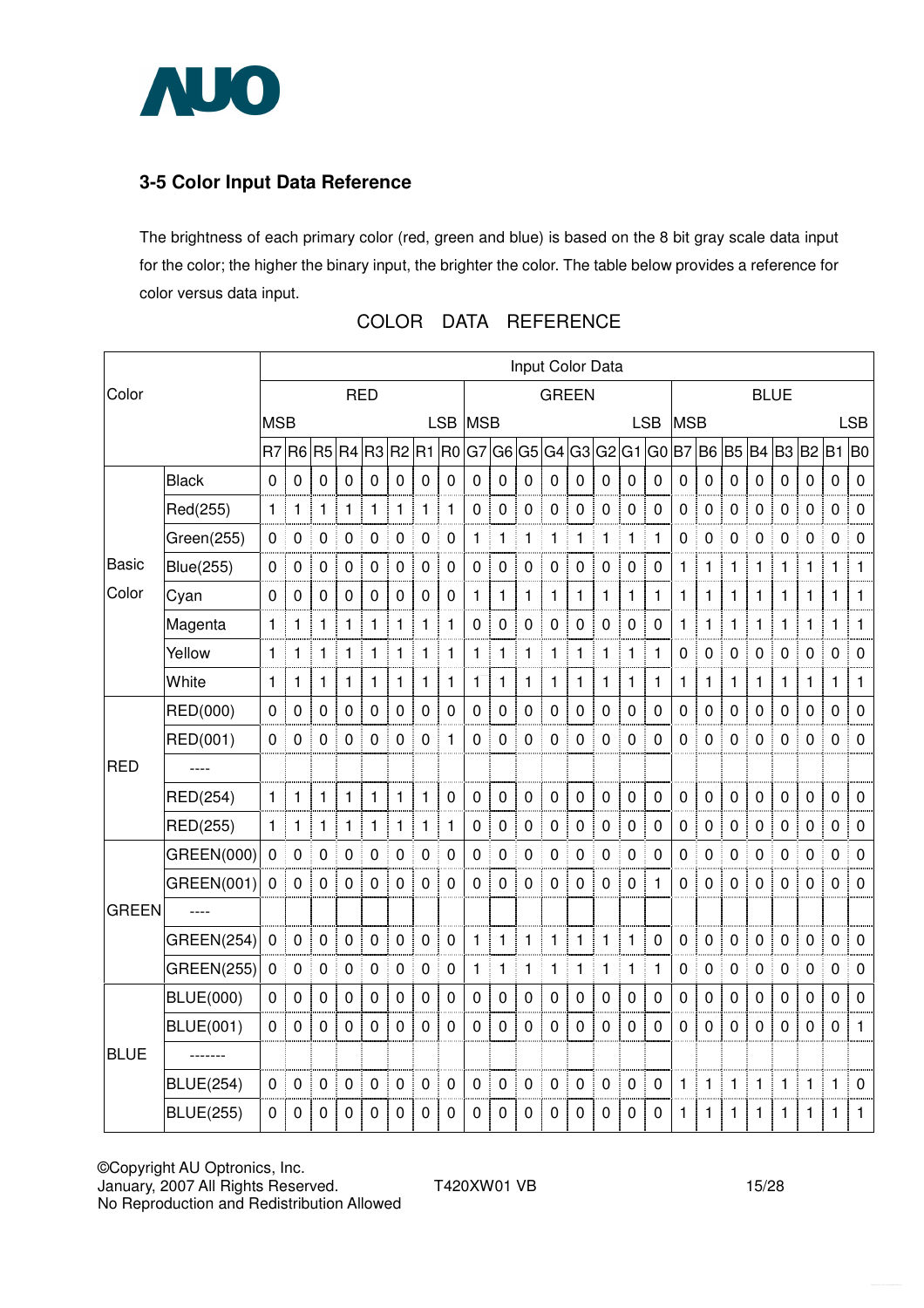

# **3-6 Power Sequence**

#### **1. Power sequence of panel**



|           |                | Units                    |                |    |
|-----------|----------------|--------------------------|----------------|----|
| Parameter | Min.           | Typ.                     | Max.           |    |
| t1        | 400            | $\overline{\phantom{a}}$ | 5000           | us |
| t2        | 0.5            | $\overline{\phantom{a}}$ | 50             | ms |
| t3        | 700 or (200)*  | $\overline{\phantom{a}}$ |                | ms |
| t4        | 10             | $\overline{\phantom{a}}$ |                | ms |
| t5        | 0              | $\overline{\phantom{a}}$ | 500            | ms |
| t6        | $N/A$ (note 1) | $\overline{\phantom{a}}$ | $N/A$ (note 1) | ms |
| t7        |                |                          |                | s  |

\* : If t3=200ms, input black signal till 700ms from system is necessary. In case of t3<200ms, the abnormal display will be happened. But it will not damage timing controller.

#### **Note 1: must keep inrush current spec.**

Apply the lamp voltage within the LCD operating range. When the backlight turns on before the LCD operation or the LCD turns off before the backlight turns off, the display may momentarily become abnormal.

**Caution :** The above on/off sequence should be applied to avoid abnormal function in the display. In case of handling, make sure to turn off the power when you plug the cable into the input connector or pull the cable out of the connector.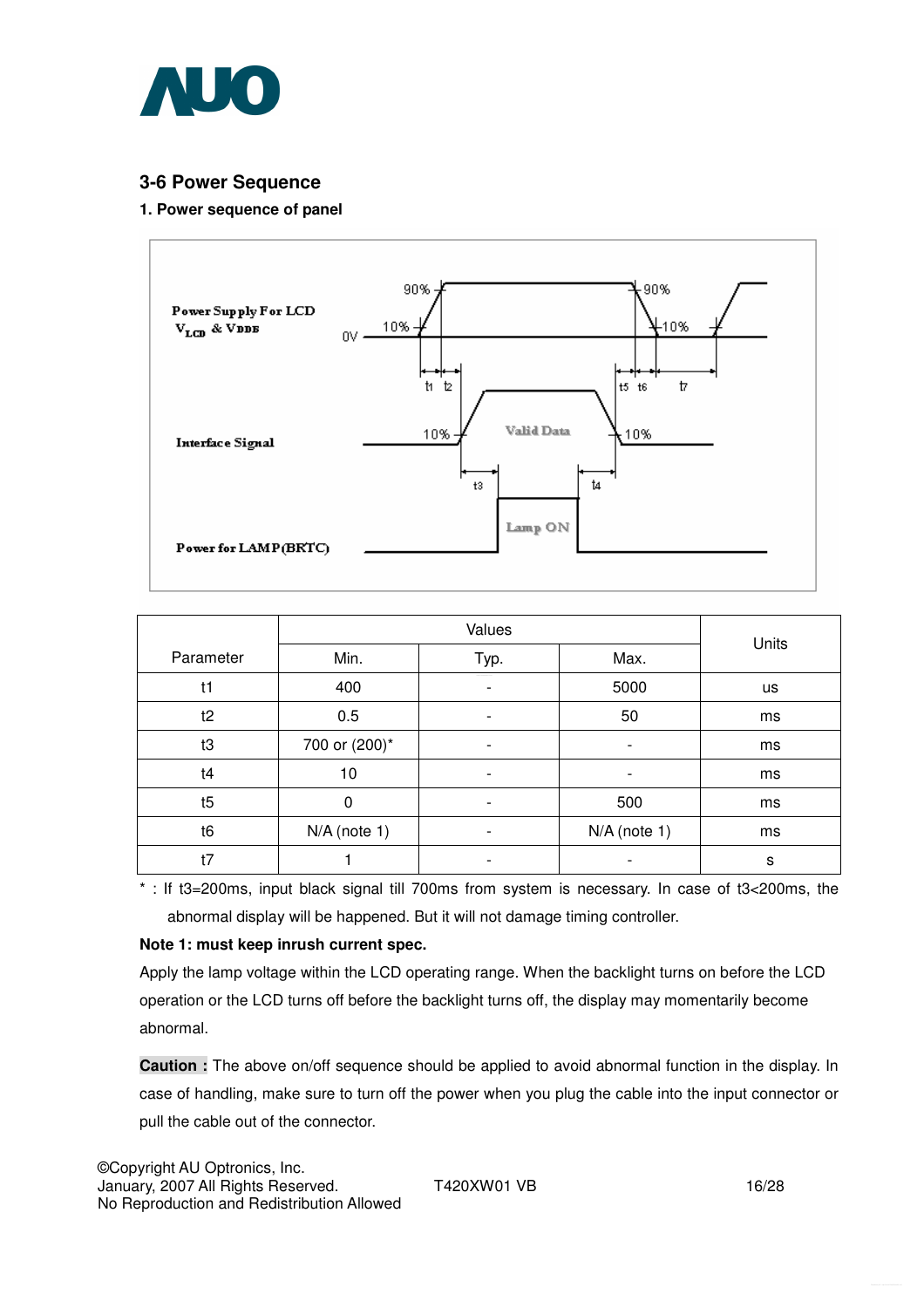

#### **2. Power sequence of inverter**





| Parameter      |                          | Units                    |                          |    |
|----------------|--------------------------|--------------------------|--------------------------|----|
|                | Min.                     | Typ.                     | Max.                     |    |
| T1             | 20                       | $\overline{\phantom{a}}$ | $\overline{\phantom{a}}$ | ms |
| T <sub>2</sub> | 50                       | $\overline{\phantom{a}}$ | $\overline{\phantom{a}}$ | ms |
| T <sub>3</sub> | 0                        | $\overline{\phantom{a}}$ | $\overline{\phantom{0}}$ | ms |
| T4             | 0                        | $\overline{\phantom{a}}$ | $\overline{\phantom{0}}$ | ms |
| T <sub>5</sub> | 0                        | $\overline{\phantom{a}}$ | $\overline{\phantom{a}}$ | ms |
| T6             | $\overline{\phantom{0}}$ | $\overline{\phantom{a}}$ | 10                       | ms |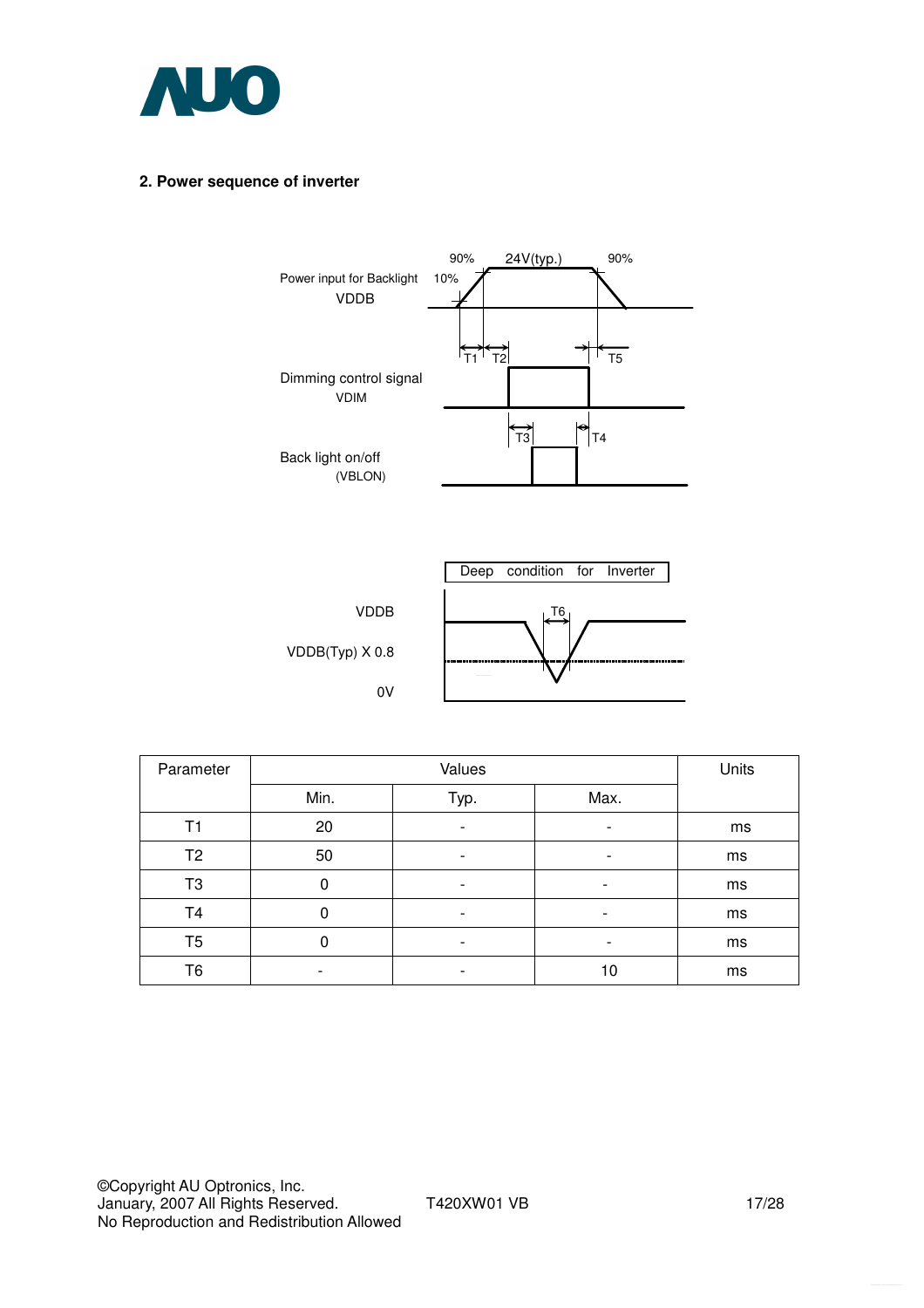

# **4. Optical Specification**

Optical characteristics are determined after the unit has been 'ON' and stable for approximately 45 minutes in a dark environment at 25℃. The values specified are at an approximate distance 50cm from the LCD surface at a viewing angle of  $\Phi$  and  $\theta$  equal to 0°.



**Fig.4-1 Optical measurement equipment and method** 

| <b>Parameter</b>                       |              | <b>Symbol</b>  |                  |           | <b>Values</b> |           | <b>Units</b>    | <b>Notes</b>       |  |  |
|----------------------------------------|--------------|----------------|------------------|-----------|---------------|-----------|-----------------|--------------------|--|--|
|                                        |              |                |                  | Min.      | Typ.          | Max.      |                 |                    |  |  |
| <b>Contrast Ratio</b>                  |              | <b>CR</b>      |                  | 1000      | 1500          |           |                 | 1                  |  |  |
| Surface Luminance, white               |              | <b>LWH</b>     |                  | 400       | 500           |           | $\text{cd/m}^2$ | $\overline{2}$     |  |  |
| Luminance Variation                    |              | $\delta$ white | 9p               |           |               | 1.3       |                 | 3                  |  |  |
| Response Time (Average)                |              | T $\gamma$     |                  |           | 8             | 25        | ms              | 4,5 (Gray to Gray) |  |  |
| <b>Rise Time</b>                       |              | Tr             |                  |           | 15            |           | ms              |                    |  |  |
|                                        | Decay Time   | <b>Tf</b>      |                  |           | 5             |           | ms              |                    |  |  |
| <b>Color Coordinates</b>               |              |                |                  |           |               |           |                 |                    |  |  |
| <b>RED</b>                             |              | $R_X$          |                  |           | 0.640         |           |                 |                    |  |  |
|                                        |              | $R_Y$          |                  |           | 0.330         |           |                 |                    |  |  |
|                                        | <b>GREEN</b> | $G_X$          |                  |           | 0.290         |           |                 |                    |  |  |
|                                        |              | $G_Y$          |                  | Typ.-0.03 | 0.600         | Typ.+0.03 |                 |                    |  |  |
| <b>BLUE</b>                            |              | $B_X$          |                  |           | 0.150         |           |                 |                    |  |  |
|                                        |              | $B_Y$          |                  |           | 0.060         |           |                 |                    |  |  |
| <b>WHITE</b>                           |              | $W_X$          |                  |           | 0.280         |           |                 |                    |  |  |
|                                        |              | $W_Y$          |                  |           | 0.290         |           |                 |                    |  |  |
| <b>Viewing Angle</b>                   |              |                |                  |           |               |           |                 | Contrast Ratio>10  |  |  |
| x axis, right( $\varphi = 0^{\circ}$ ) |              |                | $\theta_{\rm r}$ |           | 89            |           | Degree          | 6                  |  |  |
| x axis, left( $\varphi$ =180°)         |              | $\theta_1$     |                  |           | 89            |           |                 |                    |  |  |
| y axis, up( $\varphi = 90^{\circ}$ )   |              | $\theta$ u     |                  |           | 89            |           |                 |                    |  |  |
| y axis, down ( $\varphi = 0$ °)        |              |                | $\theta$ d       |           | 89            |           |                 |                    |  |  |

©Copyright AU Optronics, Inc. January, 2007 All Rights Reserved. T420XW01 VB 18/28 No Reproduction and Redistribution Allowed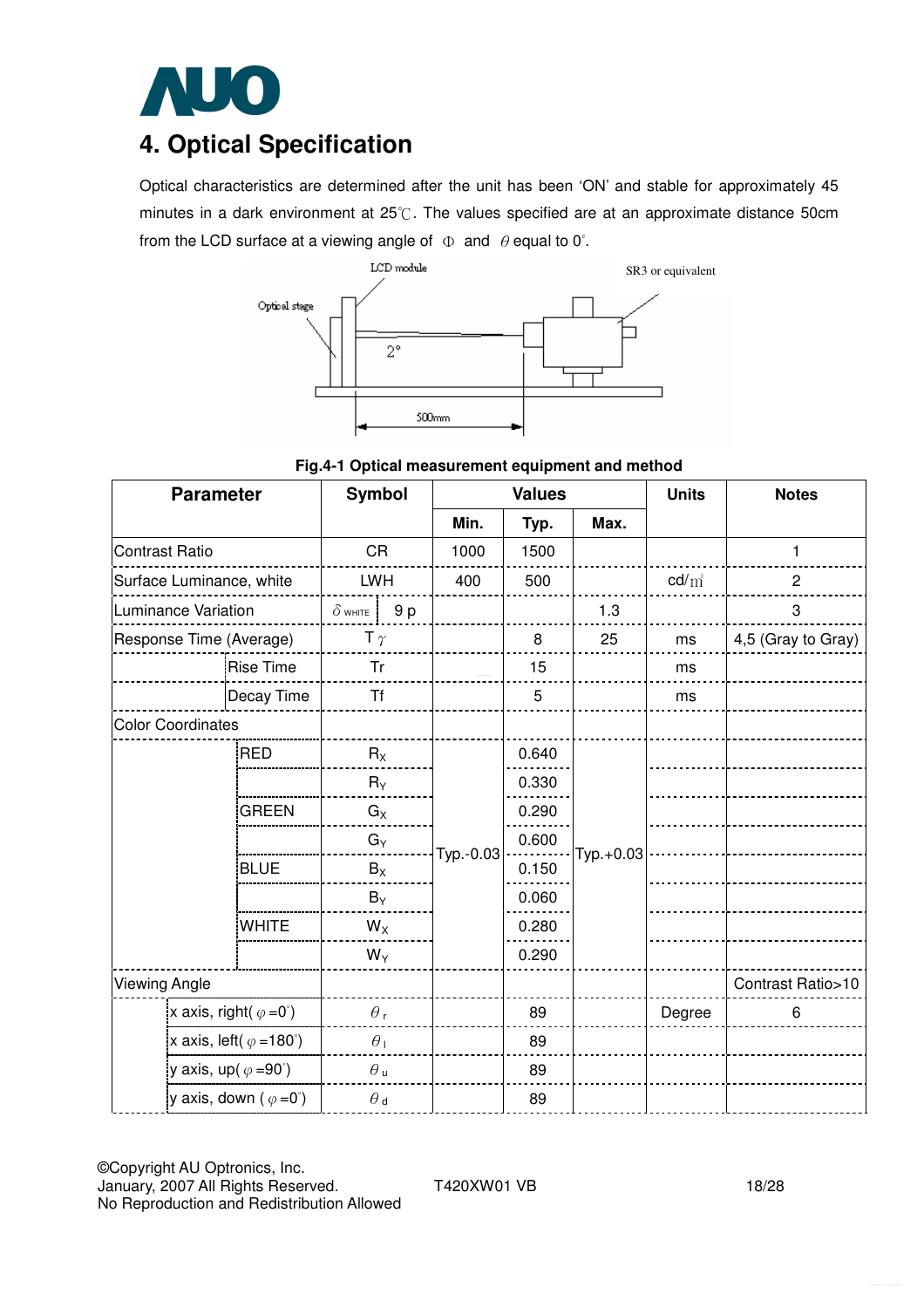

Note:

1. Contrast Ratio (CR) is defined mathematically as:

Contrast ratio  $(CR)$ =  $\frac{Brightness \text{ on the "white" state}}{Brightness \text{ on the "black" state}}$ 

2. Surface luminance is luminance value at point 1 across the LCD surface 50cm from the surface with all pixels displaying white. From more information see Fig. 4-2. When  $V$ DDB = 24V, IDDB =  $(7.3A)$ .  $L_{WH} = L_{on1}$ , Where  $L_{on1}$  is the luminance with all pixels displaying white at center 1 location.



**Fig.4-2 Optical measurement point** 

- 3. The variation in surface luminance,  $\delta$  w<sub>HITE</sub> is defined under 100% brightness as:  $\delta$  white(9P)=Maximum(L<sub>on1</sub>, L<sub>on2</sub>,...,L<sub>on9</sub>)/Minimum(L<sub>on1</sub>, L<sub>on2</sub>,...L<sub>on9</sub>)
- 4. Response time is the time required for the display to transition from white(L255) to black(L0) (Decay Time,  $Tr_D=Tf$ ) and from black(L0) to white(L255) (Rise Time,  $Tr_R=Tr$ ). For additional information see Fig. 4-3.



**Fig.4-3 Response time** 

©Copyright AU Optronics, Inc. January, 2007 All Rights Reserved. T420XW01 VB 19/28 No Reproduction and Redistribution Allowed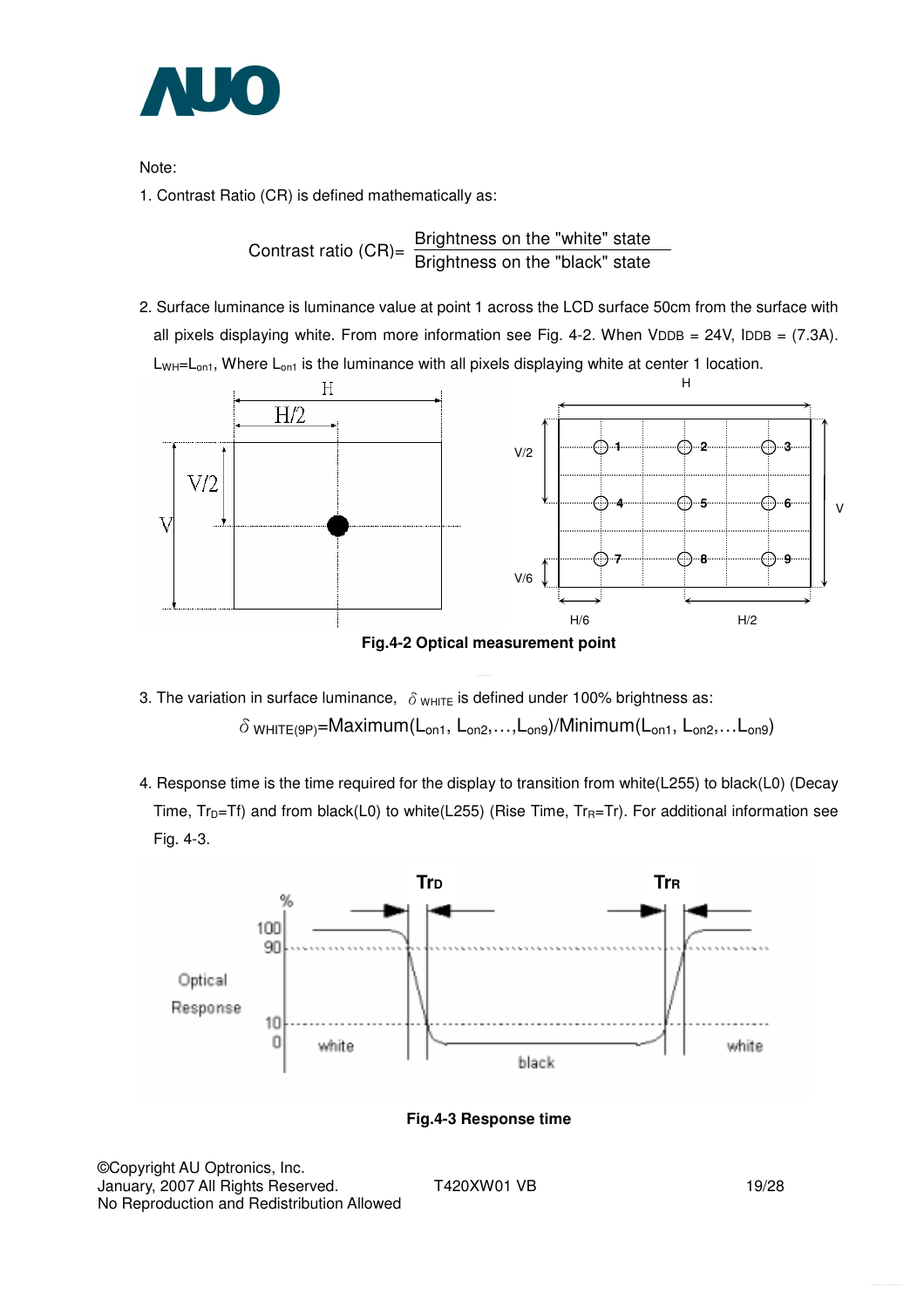

5. The response time is defined as the following figure and shall be measured by switching the input signal among 0%, 25%, 50%, 75%, 100% luminance. For additional information see Fig. 4-4.



**Fig.4-4 Response time** 

6. Viewing angle is the angle at which the contrast ratio is greater than 10. The angles are determined for the horizontal or x axis and the vertical or y axis with respect to the z axis which is normal to the LCD surface. For more information see Fig. 4-5.



**Fig.4-5 Viewing Angle Definition**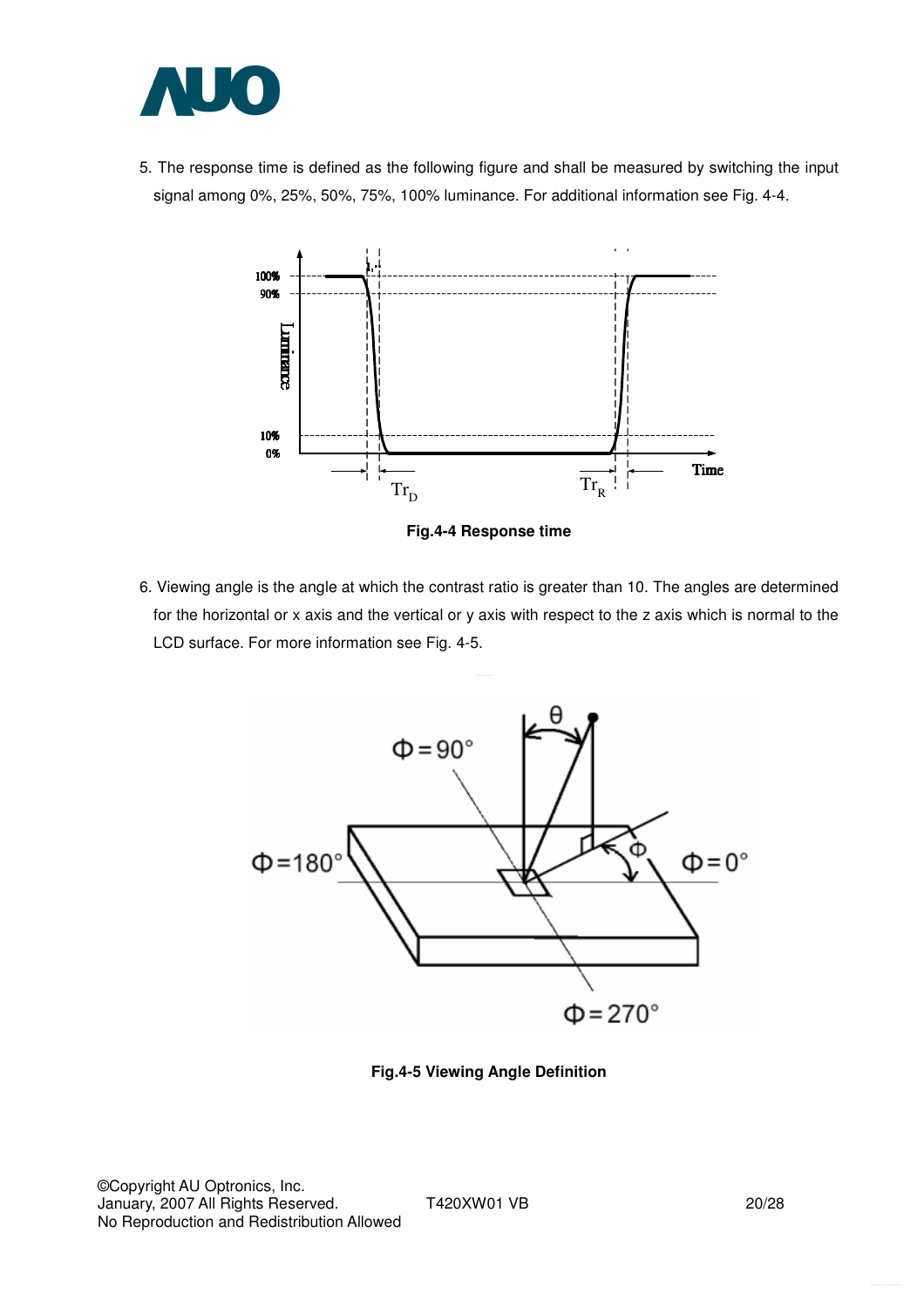

# **5. Mechanical Characteristics**

The contents provide general mechanical characteristics for the model T420XW01. In addition the figures in the next page are detailed mechanical drawing of the LCD.

|                          | Horizontal (typ.) | 983.0mm                |  |  |  |
|--------------------------|-------------------|------------------------|--|--|--|
| Outline Dimension        | Vertical (typ.)   | 576.0mm                |  |  |  |
|                          | Depth (typ.)      | 52.7mm (with inverter) |  |  |  |
| Bezel Area               | Horizontal (typ.) | 939.0mm                |  |  |  |
|                          | Vertical (typ.)   | 531.3mm                |  |  |  |
|                          | Horizontal        | 930.25mm               |  |  |  |
| Active Display Area      | Vertical          | 523.01mm               |  |  |  |
| Weight                   |                   | 15000g (Max)           |  |  |  |
| <b>Surface Treatment</b> | AG, 3H            |                        |  |  |  |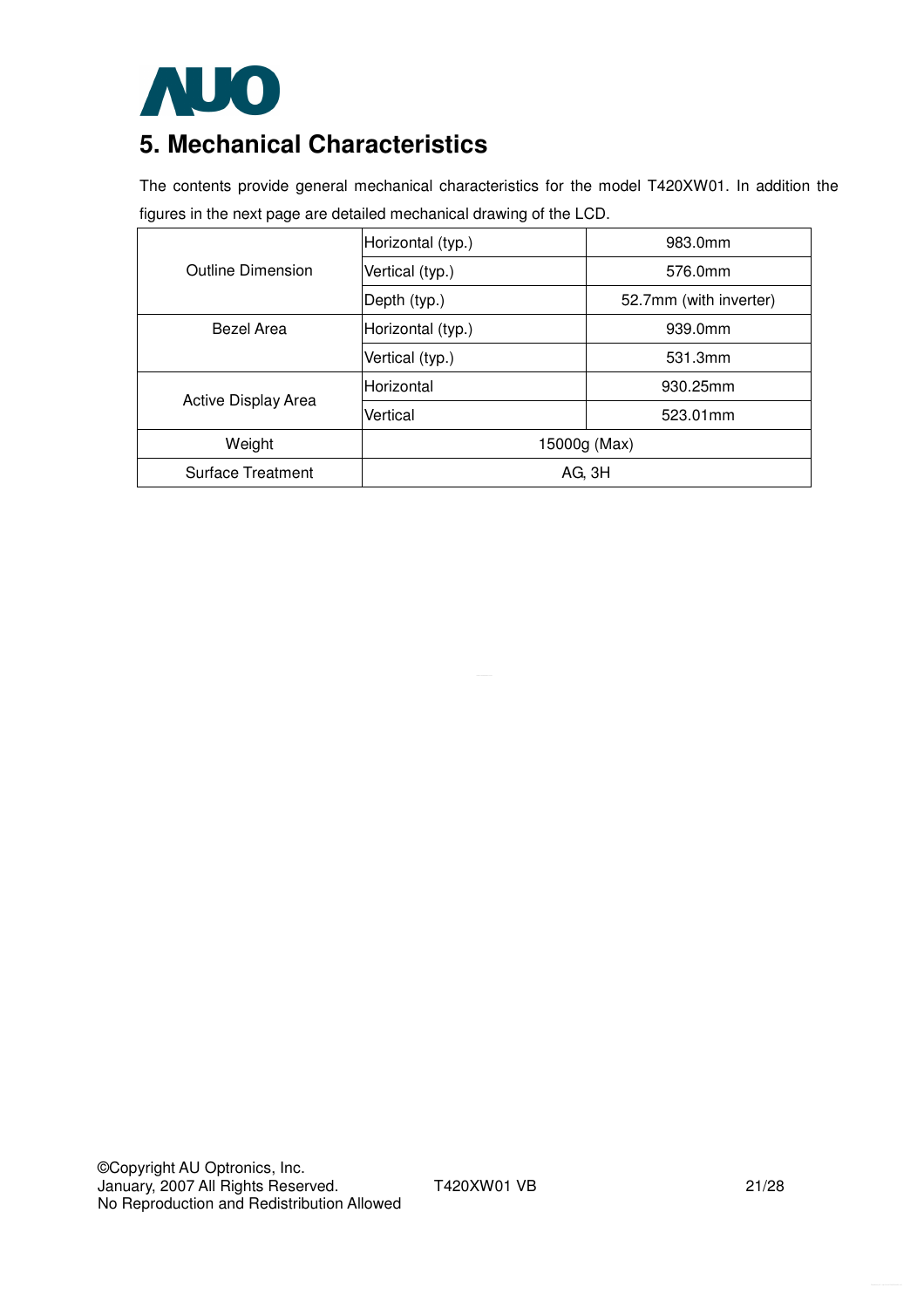



©Copyright AU Optronics, Inc. January, 2007 All Rights Reserved. T420XW01 VB 22/28 No Reproduction and Redistribution Allowed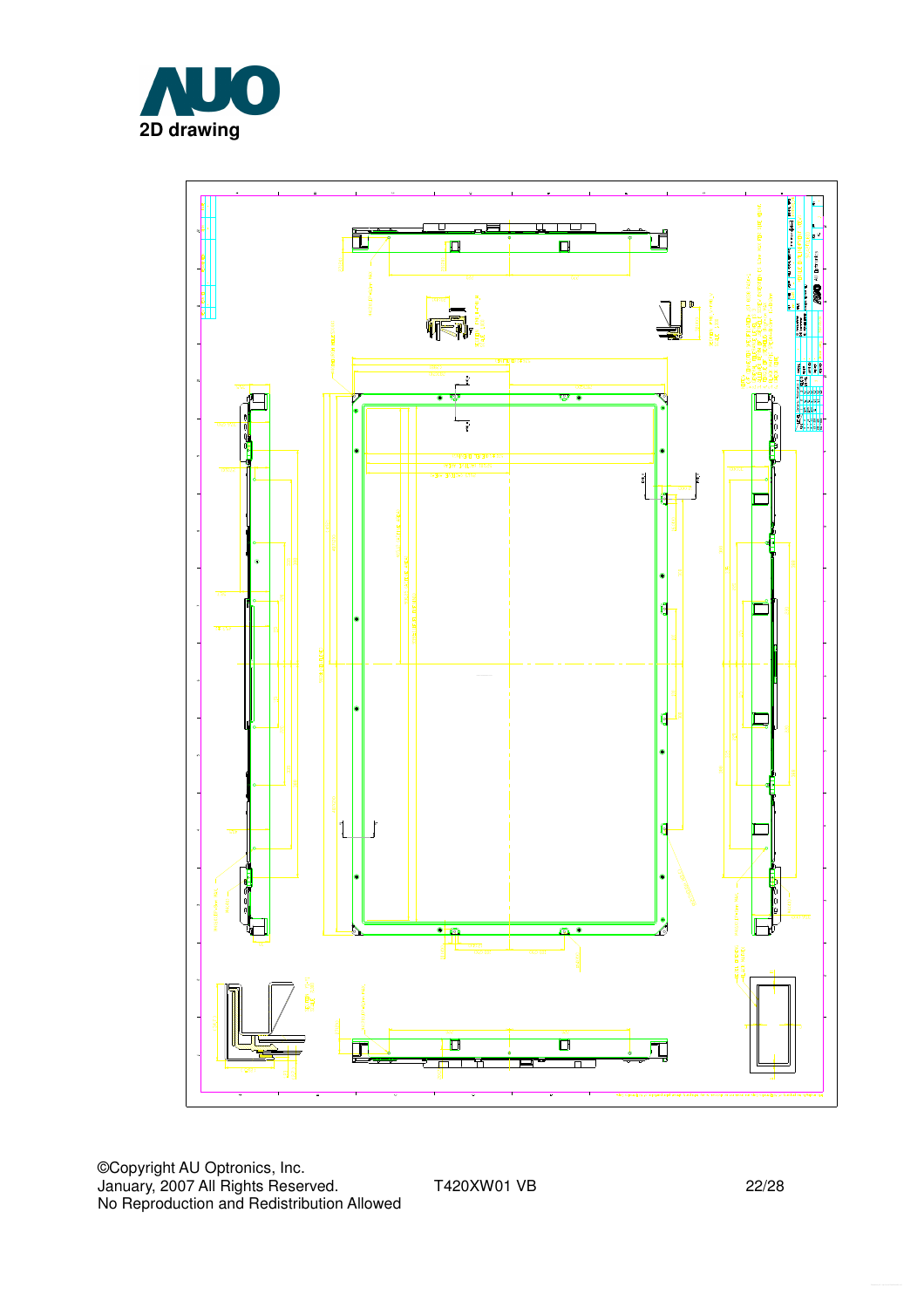

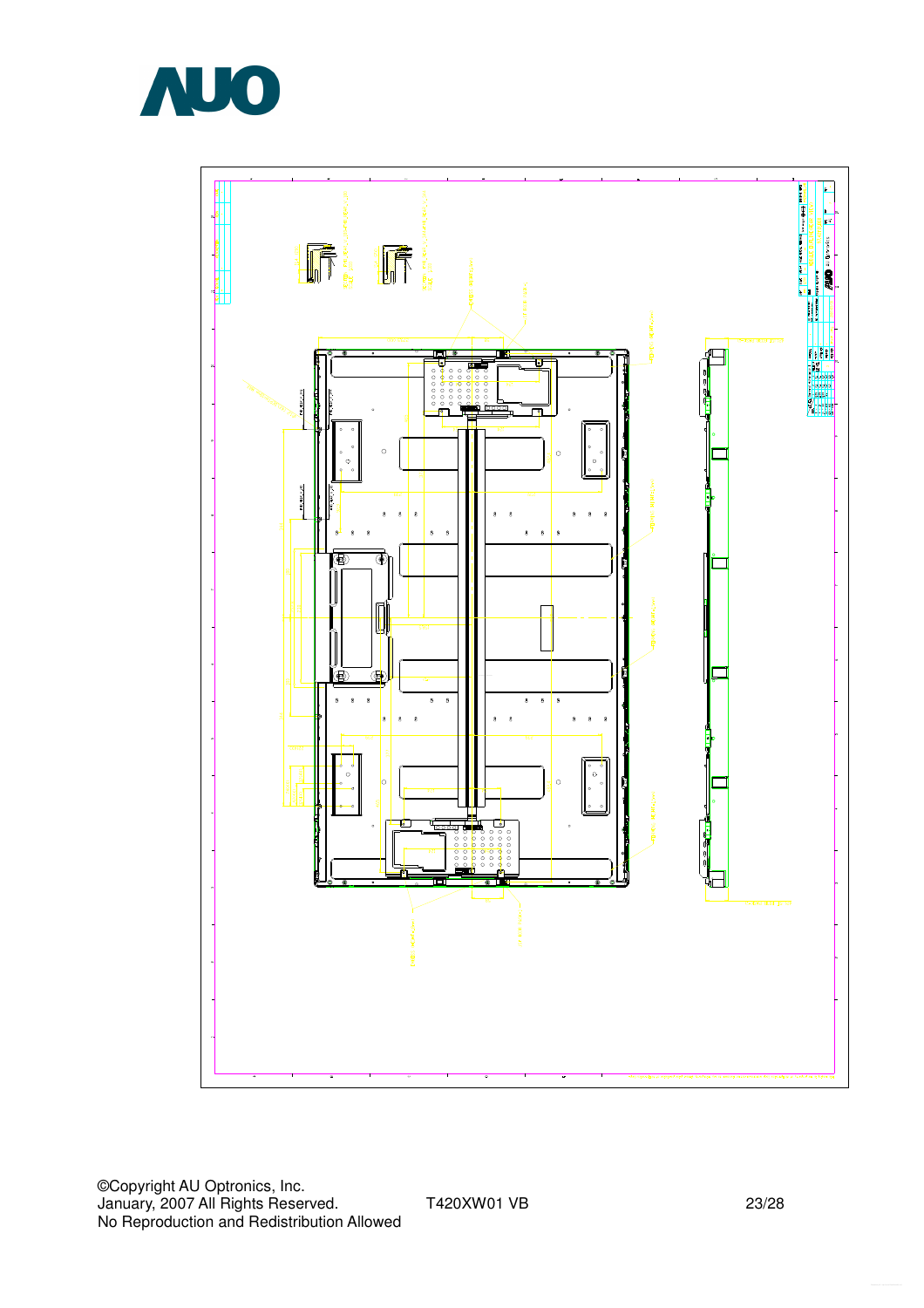

# **6. International Standard**

### **6-1. Safety**

- (1) UL6500, UL 60065 Underwriters Laboratories, Inc. (AUO file number : E204356) Standard for Safety of Information Technology Equipment Including electrical Business Equipment.
- (2) CAN/CSA C22.2 No. 950-95 Third Edition, Canadian Standards Association, Jan. 28, 1995 Standard for Safety of Information Technology Equipment Including Electrical Business Equipment.
- (3) EN60950: 1992+A2: 1993+A2: 1993+C3: 1995+A4: 1997+A11: 1997 IEC 950: 1991+A1: 1992+A2: 1993+C3: 1995+A4:1996 IEC 60065: version 7th European Committee for Electro technical Standardization (CENELEC) EUROPEAN STANDARD for Safety of Information Technology Equipment Including Electrical Business Equipment.

### **6-2. EMC**

- a) ANSI C63.4 "Methods of Measurement of Radio-Noise Emissions from Low-Voltage Electrical and Electrical Equipment in the Range of 9kHz to 40GHz. "American National standards Institute(ANSI), 1992
- b) C.I.S.P.R "Limits and Methods of Measurement of Radio Interface Characteristics of Information Technology Equipment." International Special committee on Radio Interference.
- c) EN 55022 "Limits and Methods of Measurement of Radio Interface Characteristics of Information Technology Equipment." European Committee for Electrotechnical Standardization. (CENELEC), 1998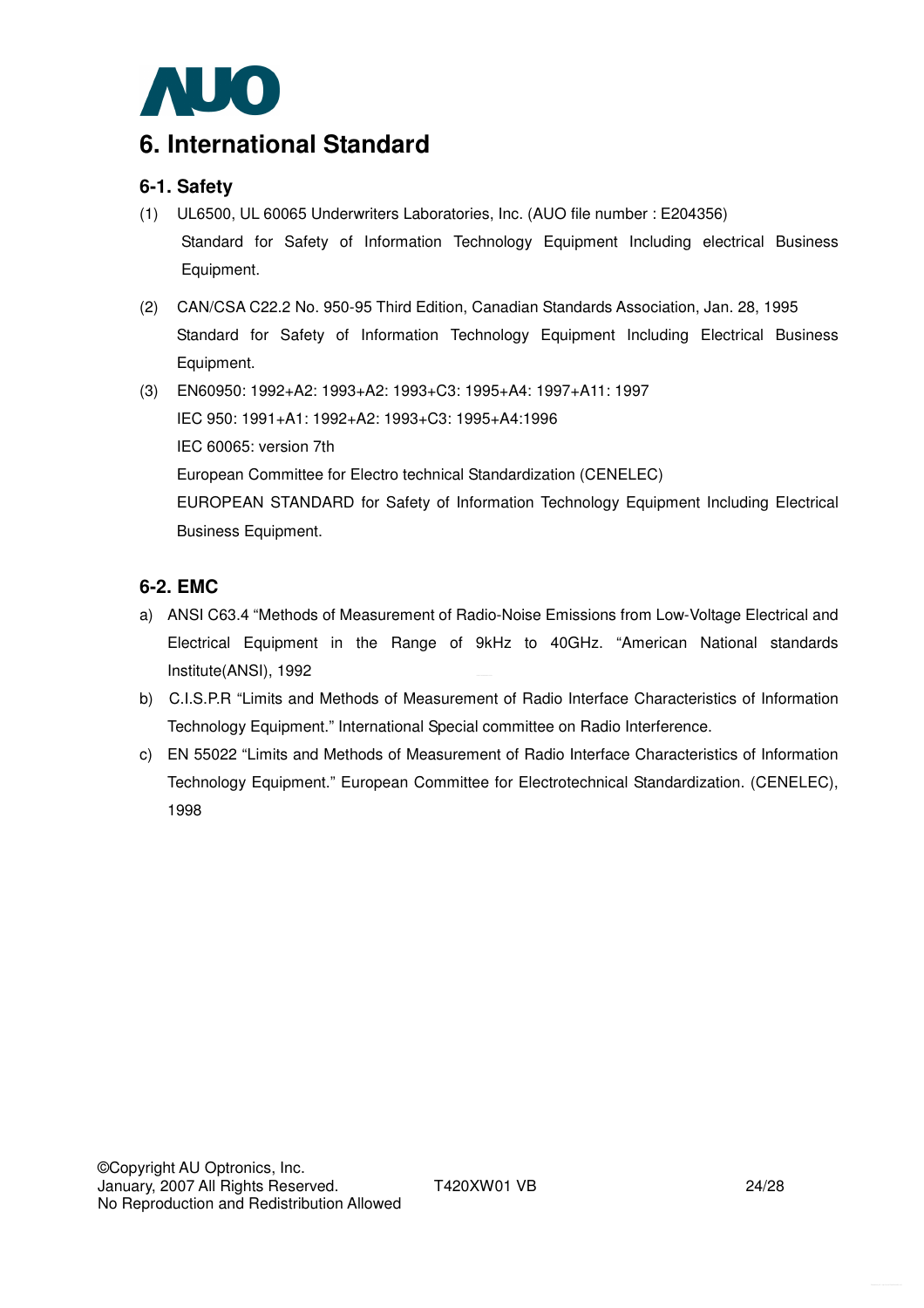

# **7. Packing**

## **Packing Instruction**



Package information:

Carton outside dimension : 1087x285x716mm

Carton/Package weight : 3kg

Gross weight(per Box) : 48kg

©Copyright AU Optronics, Inc. January, 2007 All Rights Reserved. T420XW01 VB 25/28 No Reproduction and Redistribution Allowed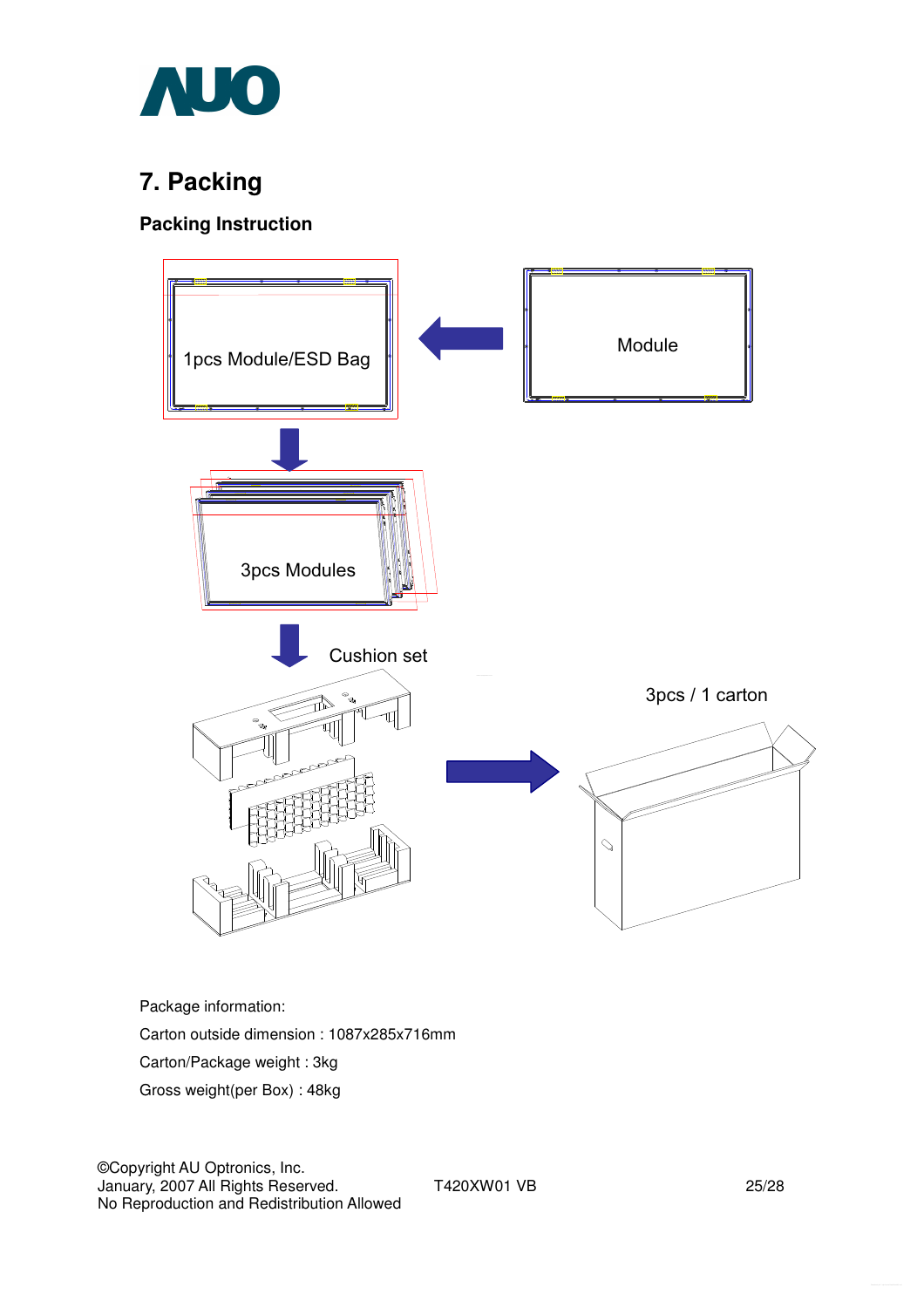

# **Shipping label**

| TENNADEZER DOOR VERHAARDET.<br>Rating: 80, ; 8.A. | Manutachurad XXXXX<br>Model No: T420XW01<br>All Optanics<br>MAD E IN TALARMOMA | VB<br><b>IEXXX</b> | (PI)<br>Roll@<br><b>METT</b><br><b>VALL</b> |
|---------------------------------------------------|--------------------------------------------------------------------------------|--------------------|---------------------------------------------|
|                                                   |                                                                                |                    |                                             |

#### **Green Mark Description:**

For Pb Free products, AUO will add  $\circledast$  for identification.

For RoHS compatible products, AUO will add **ELE** for identification.

**Note.** The Green Mark will be present only when the green documents have been ready by AUO Internal Green Team. (The definition of green design follows the AUO green design checklist.)

### **Carton label**



### **Pallet information**

By air cargo : : (4x1) x2 layers, one pallet put 8 boxes, total 24 pcs module.

By sea : (4x1) x3 layers, one pallet put 12 boxes, total 24 pcs module.

Pallet dimension : 1150x1100x120mm

Pallet weight : 10kg

By air total weight : 48 kg/box X 8 boxes=384 kg (with pallet weight 394kg)

By sea total weight : 48 kg/box X 12 boxes=576 kg (with pallet weight 586kg)



©Copyright AU Optronics, Inc. No Reproduction and Redistribution Allowed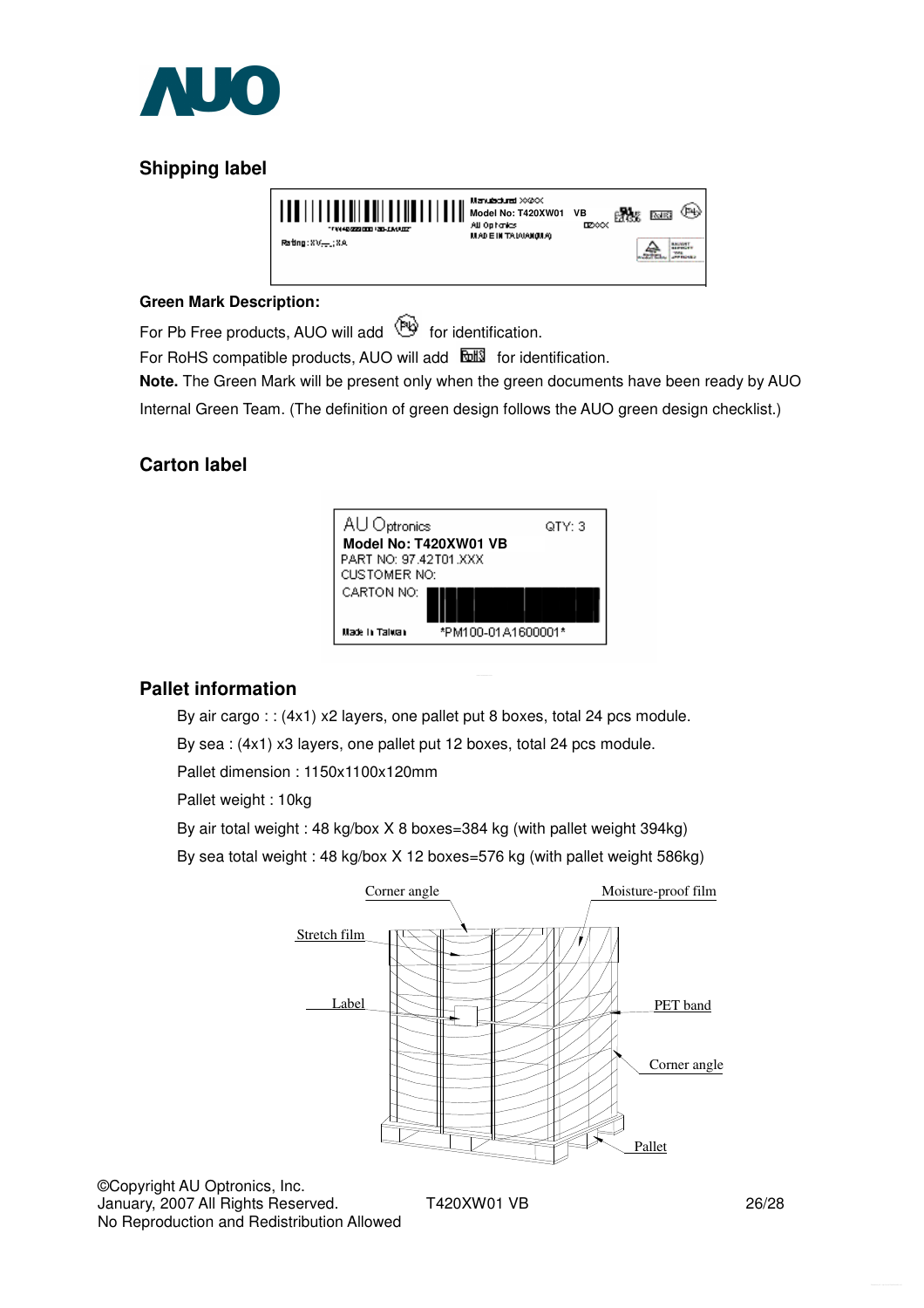

# **8. PRECAUTIONS**

Please pay attention to the followings when you use this TFT LCD module.

## **8-1 MOUNTING PRECAUTIONS**

- (1) You must mount a module using holes arranged on back side of panel
- (2) You should consider the mounting structure so that uneven force (ex. Twisted stress) is not applied to module. And the case on which a module is mounted should have sufficient strength so that external force is not transmitted directly to the module.
- (3) Please attach the surface transparent protective plate to the surface in order to protect the polarizer. Transparent protective plate should have sufficient strength in order to the resist external force.
- (4) You should adopt radiation structure to satisfy the temperature specification.
- (5) Acetic acid type and chlorine type materials for the cover case are not desirable because the former generates corrosive gas of attacking the polarizer at high temperature and the latter causes circuit break by electro-chemical reaction.
- (6) Do not touch, push or rub the exposed polarizers with glass, tweezers or anything harder than HB pencil lead. And please do not rub with dust clothes with chemical treatment. Do not touch the surface of polarizer for bare hand or greasy cloth. (Some cosmetics are detrimental to the polarizer.)
- (7) When the surface becomes dusty, please wipe gently with absorbent cotton or other soft materials like chamois soaks with petroleum benzene. Normal-hexane is recommended for cleaning the adhesives used to attach front/ rear polarizers. Do not use acetone, toluene and alcohol because they cause chemical damage to the polarizer.
- (8) Wipe off saliva or water drops as soon as possible. Their long time contact with polarizer causes deformations and color fading.
- (9) Do not open the case because inside circuits do not have sufficient strength.

### **8-2 OPERATING PRECAUTIONS**

- (1) The spike noise causes the mis-operation of circuits. It should be lower than following voltage: V=±200mV(Over and under shoot voltage)
- (2) Response time depends on the temperature. (In lower temperature, it becomes longer..)
- (3) Brightness depends on the temperature. (In lower temperature, it becomes lower.) And in lower temperature, response time (required time that brightness is stable after turned on) becomes longer.
- (4) Be careful for condensation at sudden temperature change. Condensation makes damage to